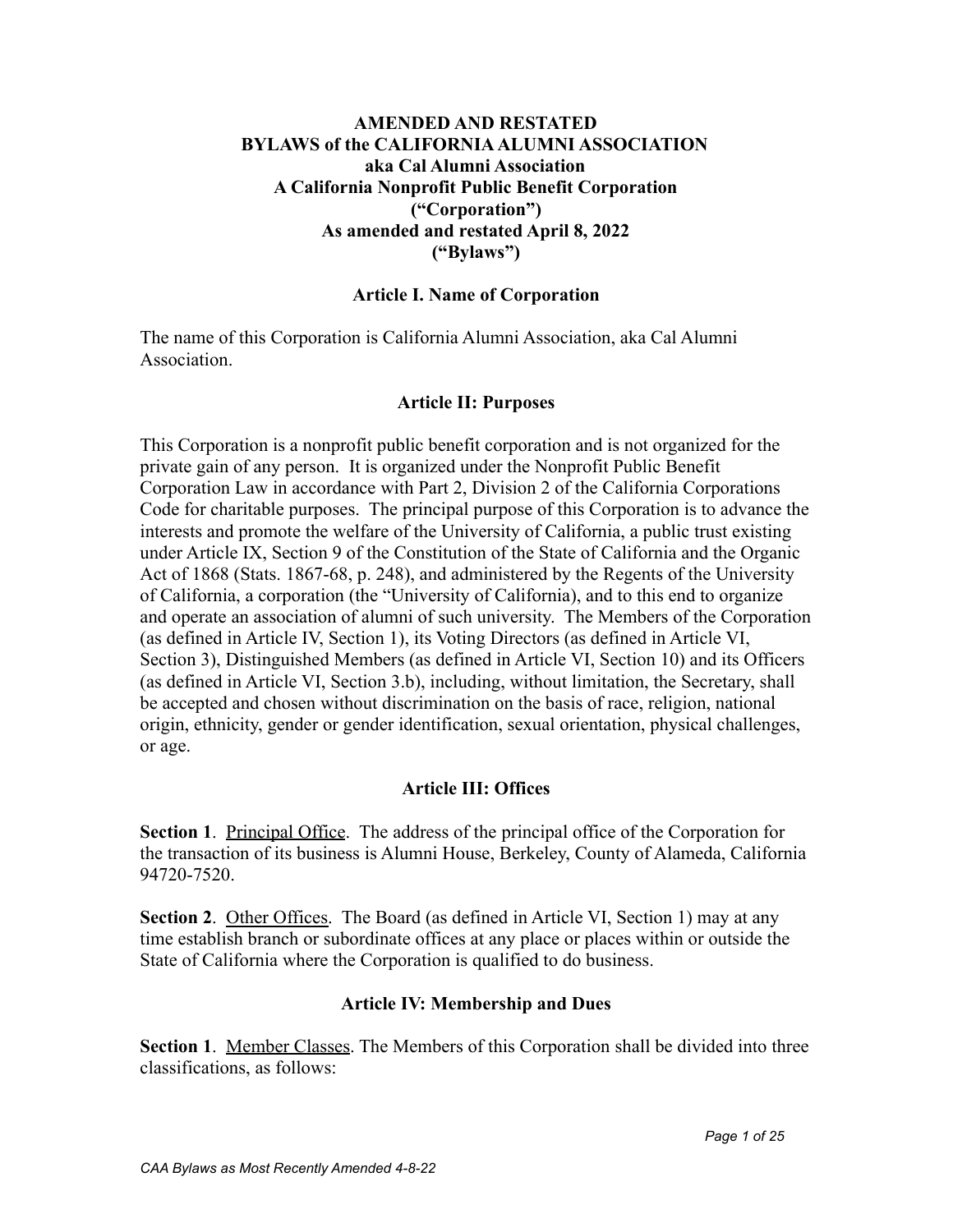- a. Annual Members (members paying dues on an annual basis),
- b. Paying Life Members (members making installment payments on life membership), and
- c. Life Members (members who are fully paid or received a complimentary life membership) (all together, the "Members").

**Section 2.** Member Eligibility. The following persons shall be eligible to become Members of this Corporation:

- a. Any person who has been awarded a degree from any University of California campus.
- b. Any person who has attended any University of California campus as a student for at least one quarter, one semester, or has accumulated twelve (12) or more units of credit from any University of California and/or University Extension campus.
- c. Any current or former faculty or staff member of the Corporation or any University of California campus.
- d. Any person who has demonstrated an interest in benefits or programs of the Corporation or the University of California.
- e. Any person who has rendered outstanding service to the Corporation or the University of California.

**Section 3**. Membership Dues. Any person may become a Member in the Corporation upon payment of a sum or sums set or modified in accordance with the Board's policies. Membership Dues shall be payable upon joining and on such dates as may be determined in accordance with Board policies and as specified in notices delivered to Annual Members and Paying Life Members. The Corporation may confer Membership, without the payment of dues, upon any person who has rendered outstanding service to the Corporation or the University of California.

**Section 4.** Membership Rights. The following rights and privileges are extended to all Members:

- a. Meetings. Members shall have the right to attend and directly participate at all Member meetings, and may call for special meetings of Members as set forth in Article V, Section 2.
- b. Nominating Rights. Members have the right to nominate Directors by written petition pursuant to Article VII of these Bylaws.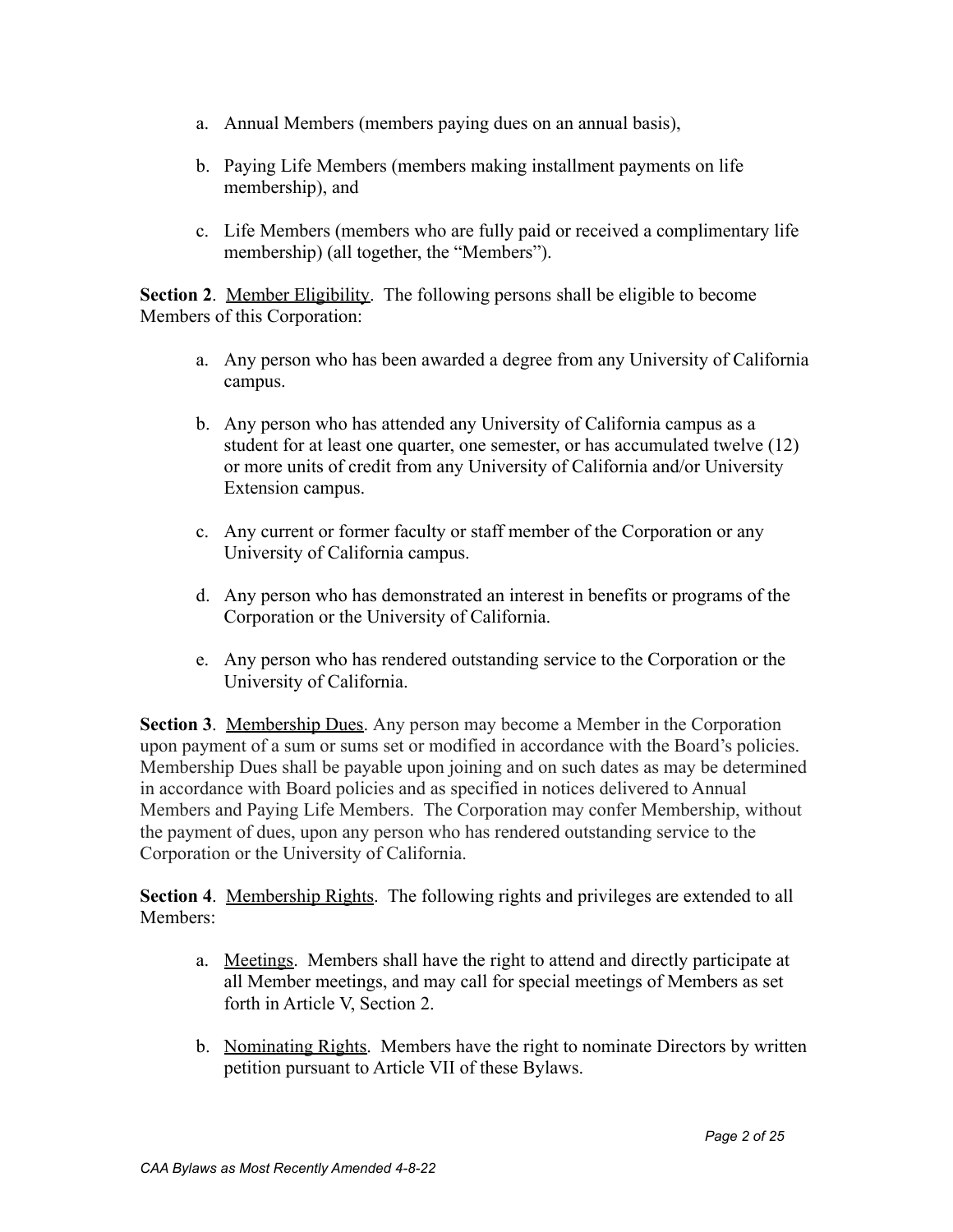- c. Voting Rights. Each Member shall have one vote on each matter on which Members are entitled to vote, including but not limited to: (i) certain amendments to these Bylaws as provided in Article XXI, Section 2, (ii) the disposition of all or substantially all of the assets of this Corporation, (iii) any merger of this Corporation, (iv) any dissolution of this Corporation, and (v) any other matters that must be properly presented to Members for a vote, pursuant to this Corporation's Articles, Bylaws, or by operation of law.
- d. Inspection Rights. The Members of this Corporation shall have the right to inspect the Corporation's organizational, financial and governance documents pursuant to Article XVIII.

**Section 5**. Member Termination. On a good faith finding by, and upon a vote by a majority of, the Voting Directors that continued participation by the Member in this Corporation as a Member is not in the best interests of the Corporation and the advancement of its purposes, such Member's membership may be suspended or terminated. In the case of a proposed suspension or termination of a Member pursuant to this Section, the Corporation shall send a written notice to the Member setting forth the proposal for suspension or termination, the reasons for it, and the date on which the proposed suspension or termination will become effective not less than fifteen (15) days before the effective date of the suspension or termination. The Member shall be given an opportunity to be heard by the Board either orally, or in writing, not less than five (5) days before the effective date of the proposed suspension or termination. The Voting Directors shall decide whether or not the Member should be suspended or terminated and such decision shall be final unless and until a court of competent jurisdiction overturns the Board's decision pursuant to an action filed within one (1) year after the date of the suspension or termination. The Member shall be promptly notified of any decision by the Board to suspend or terminate the Member's membership. The Board may determine whether any person whose membership has been terminated or suspended shall receive a refund of any dues already paid.

## **Article V: Meetings of Members**

**Section 1**. Annual Meeting of Members. The Annual Membership meeting of the Members of the Corporation shall be held annually on the day selected by the Board. The Meeting shall take place at the Corporation's principal office, unless otherwise determined by the Board.

**Section 2**. Special Meetings. Special meetings of Members of the Corporation may be called by the Board, by the President, or, if the purpose of the special meeting is to remove a Voting Director without cause, by five percent (5%) or more of the voting Members. Special meetings shall be held at a time and place fixed by the Board, but in no event shall the time be fixed for a date less than thirty-five (35) or more than ninety (90) days after receipt by the Corporation of a written request for a special meeting from a person or persons entitled to call the same.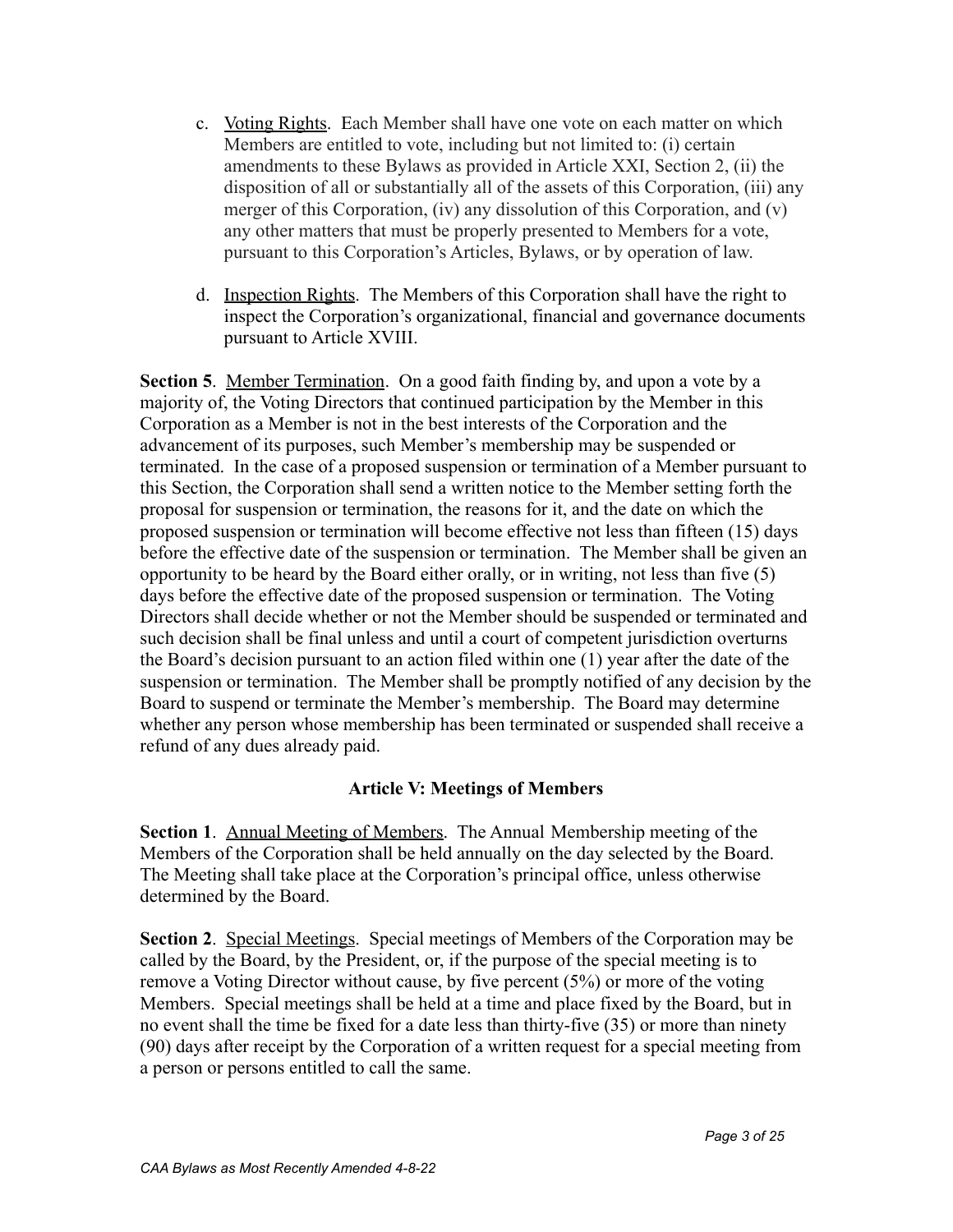**Section 3**. Notice. Notice of the Annual Membership meeting and any special meetings shall be by mail or electronic communication to each Member at the address, email address or other electronic address of such Member appearing on the books of the Corporation, or by publication in the official publication of the Corporation as identified in Article XIV or by digital media produced by the Corporation and such notice shall be given at least twenty (20), but not more than one hundred twenty (120) days before the meeting. The notice shall specify the place, date, time of the meeting, and the general nature of the business to be transacted.

**Section 4**. Member Quorum. The presence of fifteen (15) Members of the Corporation shall constitute a quorum for the transaction of business. If a quorum exists at the "Call to Order" of a duly called meeting, the Members present may continue to transact business until adjournment, even though a quorum no longer exists, and may take action (in addition to adjournment) if  $(1)$  the action is approved by at least a majority of the voting Members present (unless the Bylaws require greater than a majority), and (2) the number of affirmative votes is at least a majority of a quorum (i.e., eleven) (unless the Bylaws require greater than a majority). No provision is made for voting by proxy.

# **Article VI: Board of Directors**

**Section 1**. General Corporate Powers. The business and affairs of the Corporation will be managed, and all corporate powers will be exercised by or under the direction of the **Board** 

**Section 2**. Specific Powers. Without prejudice to their general powers, the Voting Directors will have the power to:

- a. Except as otherwise provided herein, select and remove the Officers, agents and Executive Director of the Corporation; prescribe any powers and duties for them that are consistent with the Nonprofit Public Benefit Corporation Law or any other law affecting the conduct of the Corporation, the Articles of Incorporation, and these Bylaws; and fix their compensation, if any.
- b. Change the principal office or principal place of business of the Corporation from one location to another; cause the Corporation to be qualified to do business in any other state, territory, dependency, or country; cause the Corporation to conduct business within or outside the State of California; and designate any place within or outside the State of California for the holding of any meeting.
- c. Adopt, make, and use a corporate seal and alter the form of the seal.
- d. Borrow money and incur indebtedness on behalf of the Corporation and cause to be executed and delivered for the Corporation's purposes, and in the Corporate's name, promissory notes, bonds, debentures, deeds of trust,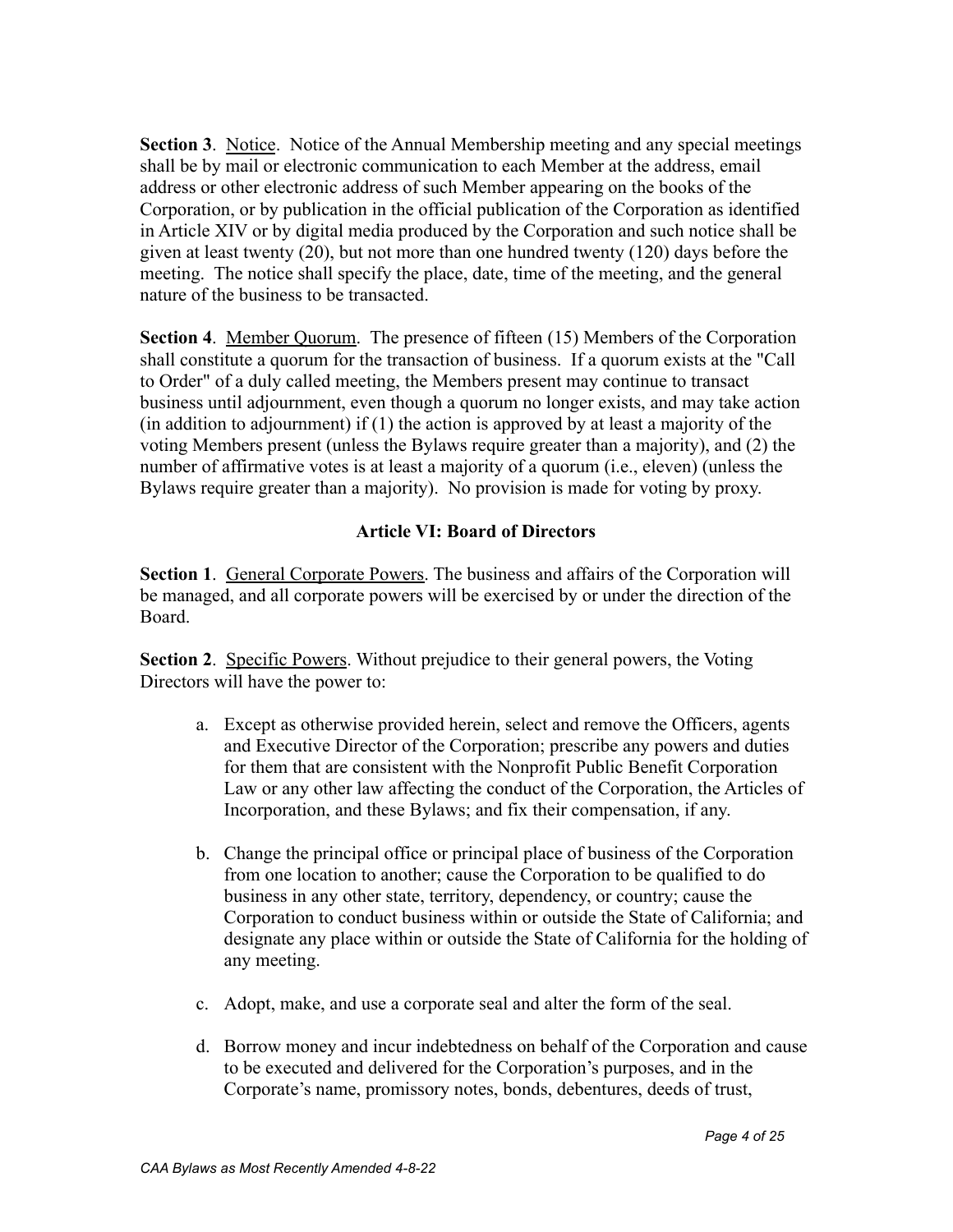mortgages, pledges, hypothecations, and other evidences of debt and securities.

**Section 3**. Directors and Officers. The Voting Directors of the Corporation are the elected or appointed Directors, the Officers (except the Secretary), and the Student Director.

- a. Number of Directors. Nine (9) to thirteen (13) Directors, each of whom has one vote, shall be elected or appointed in the manner and for the terms prescribed by Section 4 of this Article VI.
- b. Officers. There shall be three (3) Officers of the Corporation, each of whom may vote on matters before the Board in the following positions: President, Vice President, and Vice President-Finance. The Officers shall be elected or appointed in the manner prescribed by Article IX of these Bylaws. The Secretary shall be a non-voting Officer of the Corporation as further described in Article IX, Section 4 hereof.
- c. Student Director. In addition to the Directors listed in Article VI, subsection 3.a., and the Officers listed in Article VI, subsection 3.b., there shall be one (1) Student Director, who has one vote, and who is currently enrolled at the University of California, Berkeley. If the Student Director graduates before his/her term as Student Director expires, he/she may finish the term if they are able to fulfill their obligations to participate on the Board.
- d. Distinguished Members. Distinguished Members (as defined in Article VI, Section 10) shall be permitted to advise the Board and attend meetings of the Board, but shall not have any voting rights and, as such, shall not serve as Voting Directors. For purposes of the Nonprofit Public Benefit Corporation Law, Distinguished Members shall not be deemed to be Directors or members of the Board, regardless of the title given to them in these Bylaws.

**Section 4.** Selection of Directors. The nine (9) to thirteen (13) Directors, referred to in Article VI, subsection 3.a., and the Student Director, referred to in Article VI, subsection 3.c., shall be selected in the manner prescribed as follows:

a. Term of Office. Directors shall be elected to the Board for a term of four (4) years. Reasonable efforts shall be made to ensure that at least two of the Directors received an undergraduate degree from the University of California, Berkeley during the previous ten (10) years. Directors currently serving at the time of adoption hereof shall serve their current terms unless they are removed or resigned. For six years following the adoption hereof, Directors may be appointed or reappointed for terms less than four years to ensure the orderly succession of the board as may be recommended by the Nominating Committee and approved by a majority vote of the full Board. The Board may determine the timeline and process by which new Directors are recruited and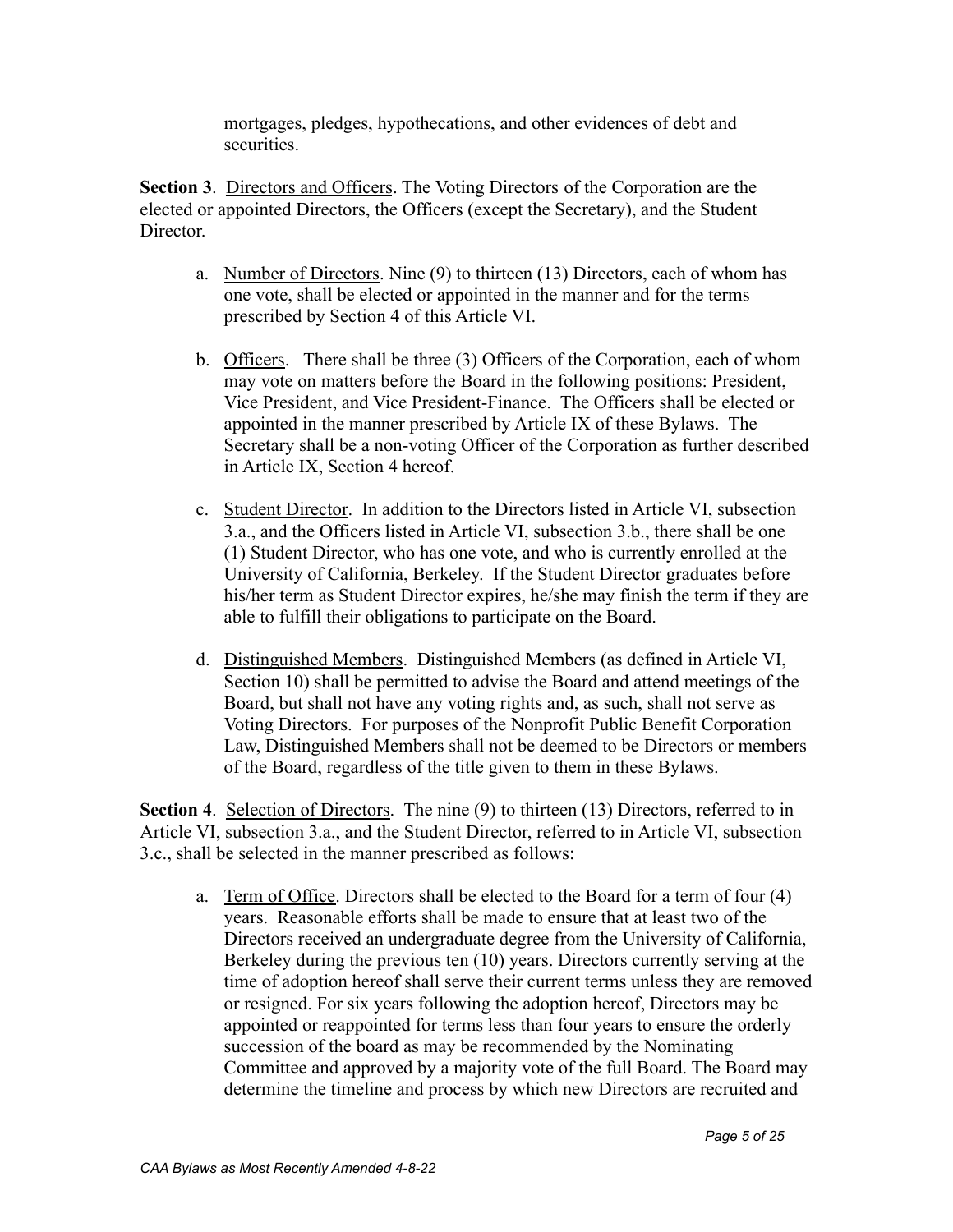selected by a majority vote of the full Board, provided that new directors shall continue to be subject to the notice and veto period set forth in Article VII, Section 4 hereof. Any changes to the recruitment process shall be set forth in the Board policy manual or such other document as may serve the same purpose as the policy manual from time to time.

- b. Subsequent Terms. A person regularly elected to a full four-year term may be elected to a second, consecutive four-year term. No person may be elected or appointed to serve a term that would exceed ten (10) years of consecutive service as a Director. Nothing herein contained shall be construed to limit the total number of nonconsecutive terms for which an elected Director may serve.
- c. Appointments for Unexpired Terms. A person appointed to complete an unexpired term, (pursuant to Article VI, subsection 11.f.) may be selected by the Nominating Committee to serve his or her own successive full term. Any person appointed to complete an unexpired term who wishes to serve a successive term must notify the Nominating Committee (or its designee) in writing by the application deadline for all candidates for such a term. Such candidates will be interviewed for a successive full term by the Nominating **Committee**
- d. 1-Year Extended Term. The President, with the concurrence of the Vice President, may appoint up to two (2) Directors, whose terms are expiring, to serve an additional one (1) year term, which may be renewable, such that the total number of Directors does not exceed thirteen (13).
- e. Disinterested Board Requirement. At no time may any person be elected or appointed to serve as a Voting Director of the Board if, as a result of such election or appointment, the number of persons serving as Voting Directors who are "interested persons" (as hereinafter defined in Section 2 of Article XX) would exceed forty-nine percent (49%) of the total number of Voting Directors then serving.
- f. Student Director Term. The Student Director shall serve a one (1) year term. The Student Director may be appointed by the Nominating Committee to serve an additional, consecutive, one (1) year term.

**Section 5**. Place of Meeting; Quarterly Meetings. Regular meetings of the Board shall be held at such time and place as the Board (or absent action by the Board, as the President) may from time to time prescribe, but no less frequently than four (4) times a year. The Secretary, or his or her representative, shall mail or send by electronic communication, written notice of the holding of such regular meetings to the Voting Directors at least one week prior to the time set for each regular meeting.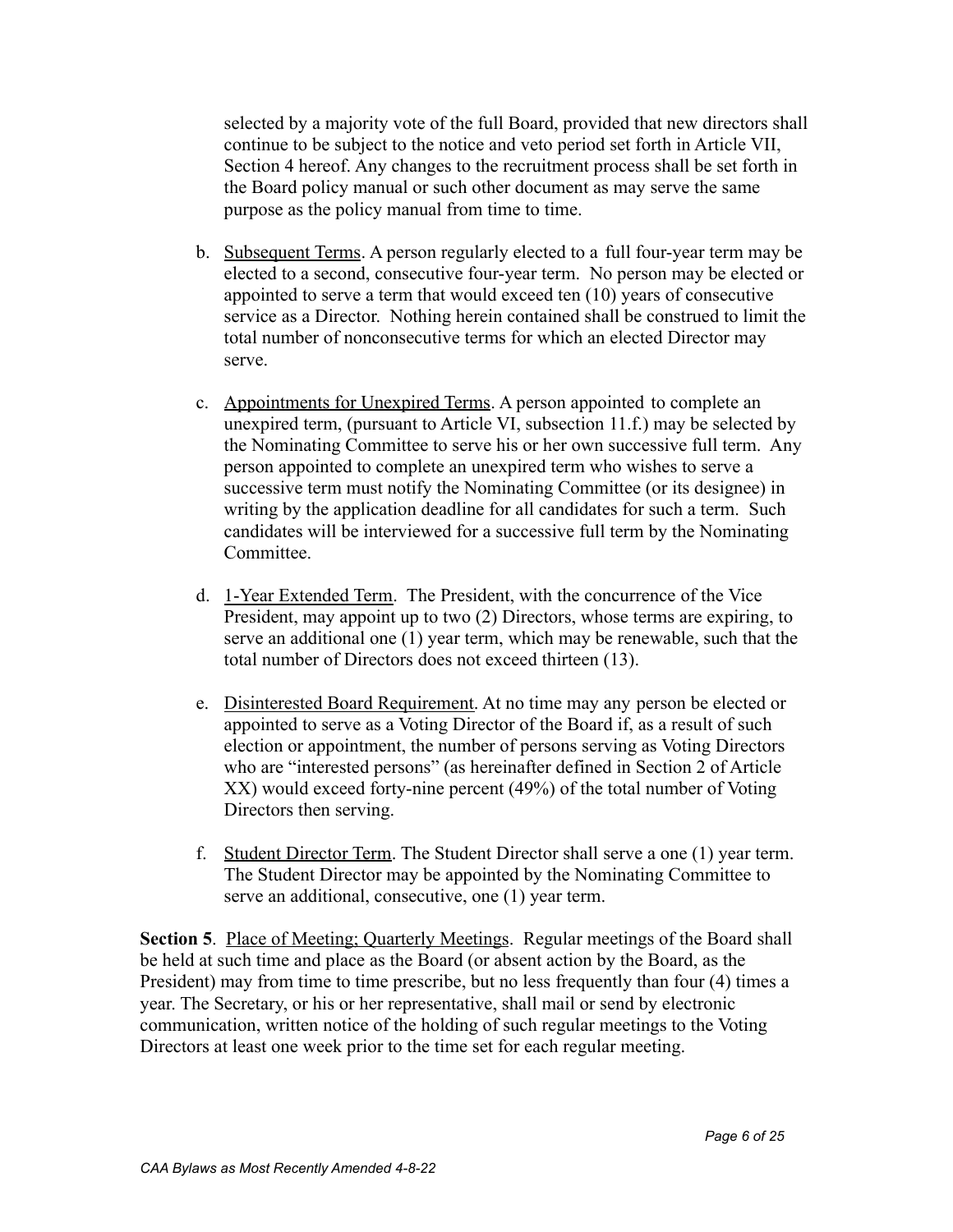**Section 6**. Special Meetings. Special meetings of the Board for any purpose or purposes may be called at any time by the President, the Secretary, or one-third of the Voting Directors. Notice of the time and place of special meetings shall be given to each Voting Director by one of the following methods: (a) by personal delivery of written notice; (b) by first-class mail; (c) by telephone, either directly to the Voting Director or to a person who would reasonably be expected to communicate that notice promptly to the Voting Director; (d) by facsimile; or (e) by electronic communication. All such notices shall be given or sent to the Voting Director's address, telephone number, facsimile number or electronic address as shown on the records of the Corporation. In case such notice is mailed, it shall be mailed at least four (4) days prior to the time of the holding of the meeting. In case such notice is delivered personally, or by telephone, facsimile or electronic communication, it shall be delivered at least forty-eight (48) hours prior to the time set for the meeting. If the President deems an emergency situation, an emergency meeting may be called with twenty-four (24) hours' notice. However, best practice requires forty-eight (48) hours' notice. The notice shall state the time of the meeting, and the place if the place is other than the principal office of the Corporation. It need not specify the purpose of the meeting.

**Section 7.** Action Without a Meeting. Any action required or permitted to be taken by the Board may be taken without a meeting if (1) the President determines that taking action before the next regularly scheduled meeting of the Board is necessary and (2) all Voting Directors consent in writing to taking that action prior to the next regularly scheduled meeting. The written consent required herein may take place by electronic communication. Such action by unanimous written consent shall have the same force and effect as a unanimous in-person vote of the Board. Such unanimous written consent or consents and action or actions taken shall be filed with the Board minutes.

**Section 8**. Quorum. More than fifty percent (50%) of the Voting Directors shall constitute a quorum at any Board meeting. If a quorum exists at the "Call to Order" of a Board meeting, the Voting Directors present may continue to transact business until adjournment, even though a quorum no longer exists, if at least a majority of the original quorum is still present. In such case, in addition to adjournment (which does not require a quorum), the Board may take action if (1) the action is approved by at least a majority of the Voting Directors present (unless the Bylaws, the Nonprofit Public Benefit Corporation Law or any other applicable law requires greater than a majority), and (2) the number of affirmative votes is at least a majority of a quorum (unless the Bylaws, the Nonprofit Public Benefit Corporation Law or any other applicable law requires greater than a majority).

**Section 9.** Closed Meeting Sessions. The President may convene a closed session at any Board meeting for any of the following purposes: (1) awards; (2) Board nominations; (3) any matter affecting the employment of the Executive Director; (4) litigation affecting the Corporation; and (5) any other matter, including but not limited to Board internal affairs, that a majority of the Voting Directors vote to discuss without audience. Attendance at closed sessions shall be limited to Voting Directors and those advisors and other persons specifically needed and invited by the President, with the admonition that all matters are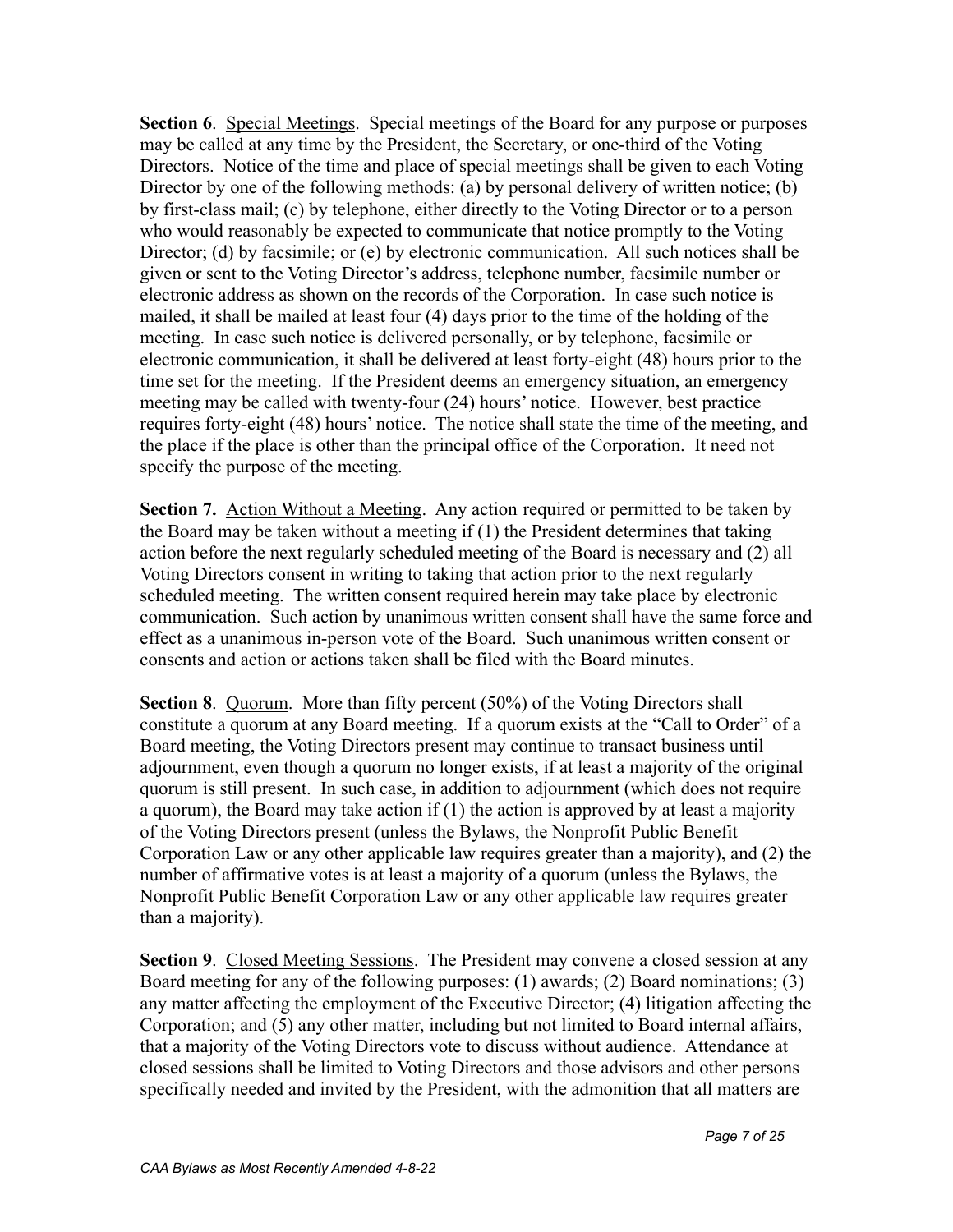subject to confidentiality. Those persons with a conflict of interest, as determined by the President (or Vice President if the conflict of interest belongs to the President), may be excused by the President (or Vice President if the President is to be excused) from the closed session.

**Section 10.** Non-Voting Distinguished Members. The following individuals shall serve as non-voting Distinguished Members of the Board:

- a. The Chancellor of the University of California, Berkeley or his or her representative;
- b. The Chair of the University of California, Berkeley Academic Senate or his or her representative;
- c. The Dean of University Extension, Berkeley, or his or her representative;
- d. The Chair of the Board of Trustees of the University of California, Berkeley Foundation or his or her representative;
- e. The President of the University of California, Berkeley Foundation (currently the Vice Chancellor - University Relations, Berkeley), or his or her representative;
- f. The Director of Intercollegiate Athletics of the University of California, Berkeley, or his or her representative;
- g. The President of the Associated Students of the University of California, Berkeley, or his or her representative;
- h. The President of the Graduate Assembly of the University of California, Berkeley, or his or her representative;
- i. The Associate Vice Chancellor Public Affairs of the University of California, Berkeley, or his or her representative;
- j. The Immediate Past President of the Corporation who shall also serve on the Board of Regents of the University of California in accordance with the rotation as defined by the Alumni Associations of the University of California (the "AAUC") as defined in Article IX, Section 1. If the Immediate Past President is unable to serve on the Board of Regents, the Board shall elect a Member of the Corporation who has served for at least one year as a Voting Director to serve as the Alumni Regent, officer of the AAUC, and non-voting Distinguished Member with all of the rights, privileges, constraints and responsibilities that would otherwise be held by the Immediate Past President of the Corporation by virtue of his or her service on the Board of Regents. Upon this occurrence, the Immediate Past President shall continue to serve the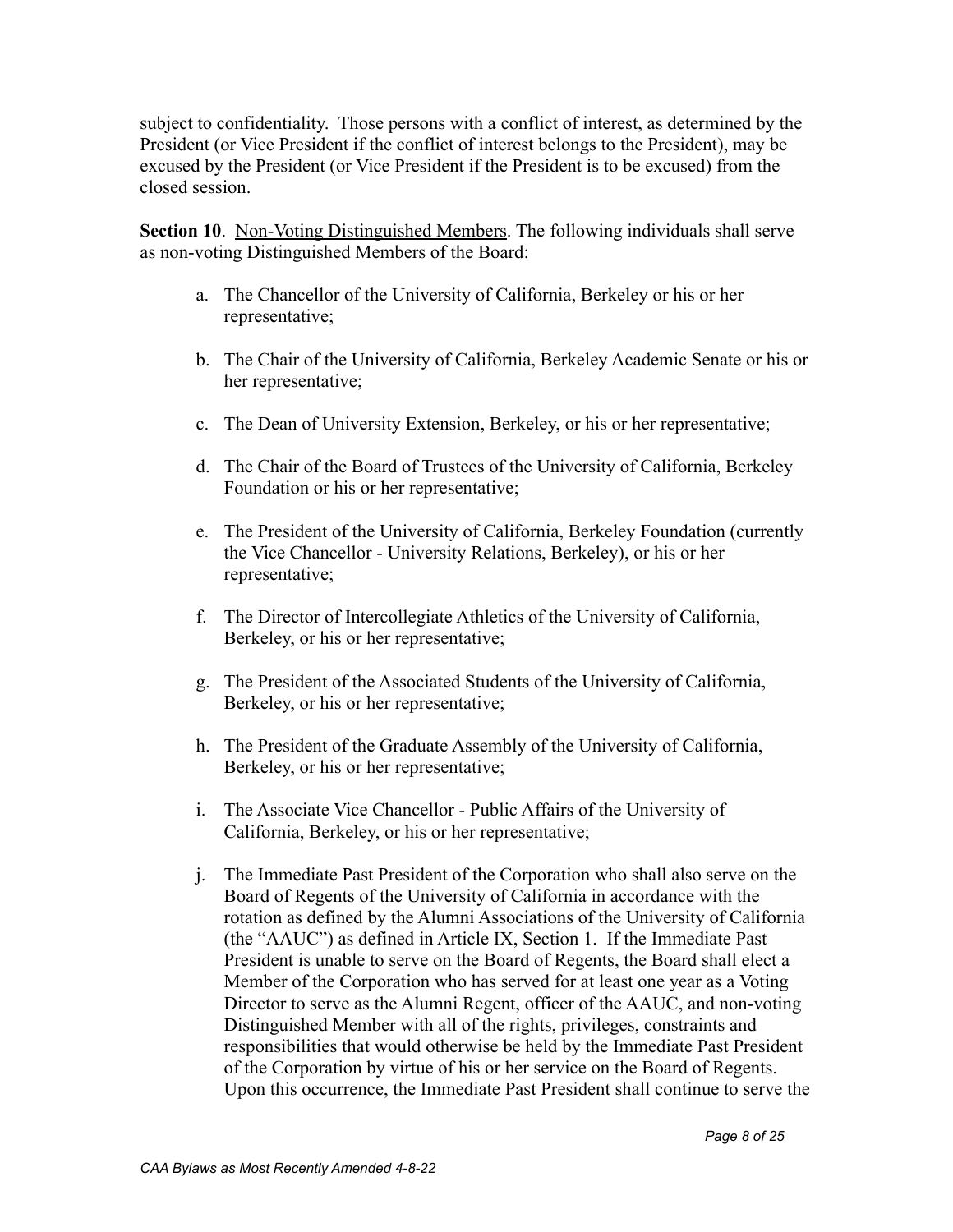Corporation in all other permitted capacities including, but not limited to, that of a Distinguished Member.

Pursuant to the Memorandum of Understanding Regarding Officer Representation of Certain Member Organizations of the Alumni Association of the University of California ("MOU") approved by other affected Alumni Associations, the Alumni Associations of the University of California and the Regents of the University of California represented through its Office of the President, the Corporation amends its designated representation of AAUC officers for the years 2022-2046 as set forth in that MOU and as approved by the Board on June 29, 2018.

### **Section 11**. General Provisions Governing Directors.

- a. All Voting Directors and Distinguished Members shall be Members of the Corporation. An individual named in Section 10, subsections a., b., c., d., e., f., g., h., and i., if not already an Annual or Life Member of the Corporation, shall be deemed a Member for the term of his or her office as a Distinguished Member.
- b. Each Voting Director shall have one vote.
- c. Voting Directors shall not be entitled to vote by proxy except as provided in Article IX, Section 6.
- d. Except as otherwise provided in subsection f. of this Section or by the Board at the time of election, the terms of office of Voting Directors shall begin once the Board's regular business has concluded at the Annual Meeting held in June and shall terminate once the Board's regular business has concluded at the Annual Meeting held in June.
- e. A vacancy in the position of Voting Director shall be deemed to exist, without further action by the Board, whenever a Voting Director shall have resigned, or shall have failed to attend two duly called meetings of the Board in any twelve (12) month period unless excused by the President.
- f. Whenever a vacancy shall exist in the position of Voting Director because of death, resignation, removal, ratification as an Officer of the Corporation, or any other cause, the President shall nominate a Member of the Corporation to fill the remainder of the term of such vacant position. Such nomination shall be subject to ratification by majority vote of the Voting Directors present at a regular or special meeting or by written consent. Upon such ratification, the nominee shall be deemed to be a Voting Director.
- g. In making nominations to fill vacancies as provided by this Section, the President shall take into account demonstrated leadership skills, service to the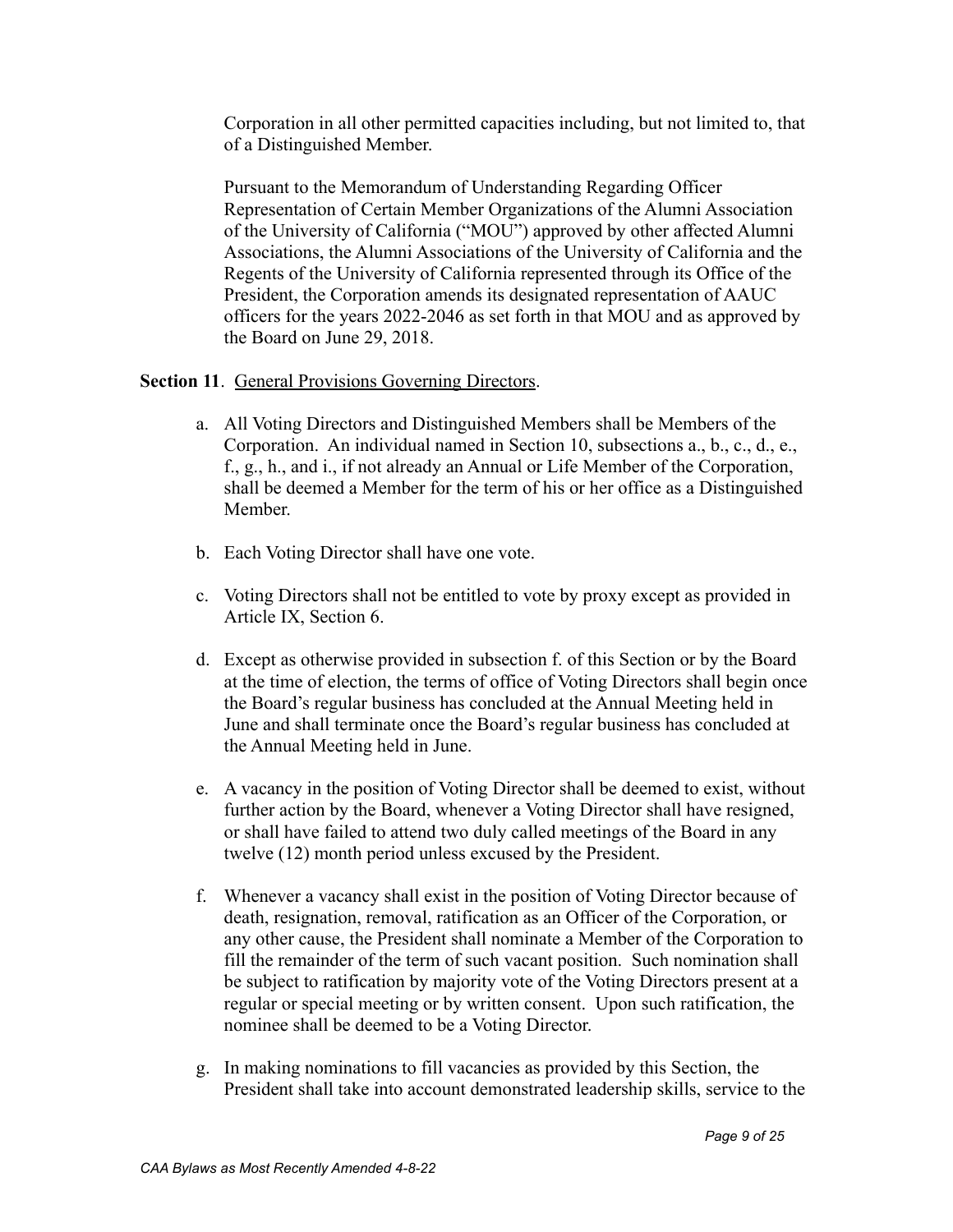University of California and/or to the Corporation, any and all relevant factors resulting in a broad and fair representation of all Members and potential Members of the Corporation, including geographical location, year of graduation, race, ethnicity, gender, and any other factors which benefit the knowledge and experience base of the Board.

**Section 12**. Removal; Resignation. Any Director may be removed, with cause as set forth in Section 5221 of the Nonprofit Public Benefit Corporation Law, with immediate effect, by a two-thirds majority of the Voting Directors in attendance, at any regular or special meeting thereof. A Director may be removed without cause by a majority vote of Members in attendance at any regular or special meeting thereof. Any Director may resign at any time by giving written notice to the Corporation. Any such resignation shall take effect at the date of the receipt of that notice or at any later time specified therein; and, unless otherwise specified therein, the acceptance of such resignation shall not be necessary to make it effective. Any resignation is without prejudice to the rights, if any, of the Corporation under any contract to which the Director is a party.

**Section 13**. Compensation. Directors may not receive compensation for their services as a member of the Board. Directors may however, receive reimbursement for travel or other costs related to their attendance at a duly called general or special meeting of the Board at the discretion of the Officers. Directors may receive compensation for professional services provided to the Corporation provided such services are disclosed to and approved by the Board.

## **Article VII: Nominating and Election Procedures of Voting Directors**

**Section 1**. Nominating Committee. The Nominating Committee of this Corporation shall operate under the purview of the Board. The size, composition and procedures of the committee shall be set forth in Board policies.

**Section 2**. Nomination and Selection Procedures. The Board shall adopt policies that provide procedures for the nomination and selection of Voting Directors. The Corporation shall inform Members of the Corporation of those procedures by publishing such information in an official publication of the Corporation as identified in Article XIV or by digital media produced by the Corporation. The published information shall include an invitation to Members of the Corporation to submit to the Nominating Committee nominations for Voting Directors.

**Section 3**. Nominee Presentation to the Board. The Nominating Committee may present to the Board a slate of nominees for the position of Voting Director, and one (1) person for the position of Student Director, with accompanying biographical information for the Board's consideration. In the event that the Board rejects one or more persons listed for consideration on the slate, the Nominating Committee shall present a slate of one or more alternates, depending upon the number of persons rejected by the Board, ranked in no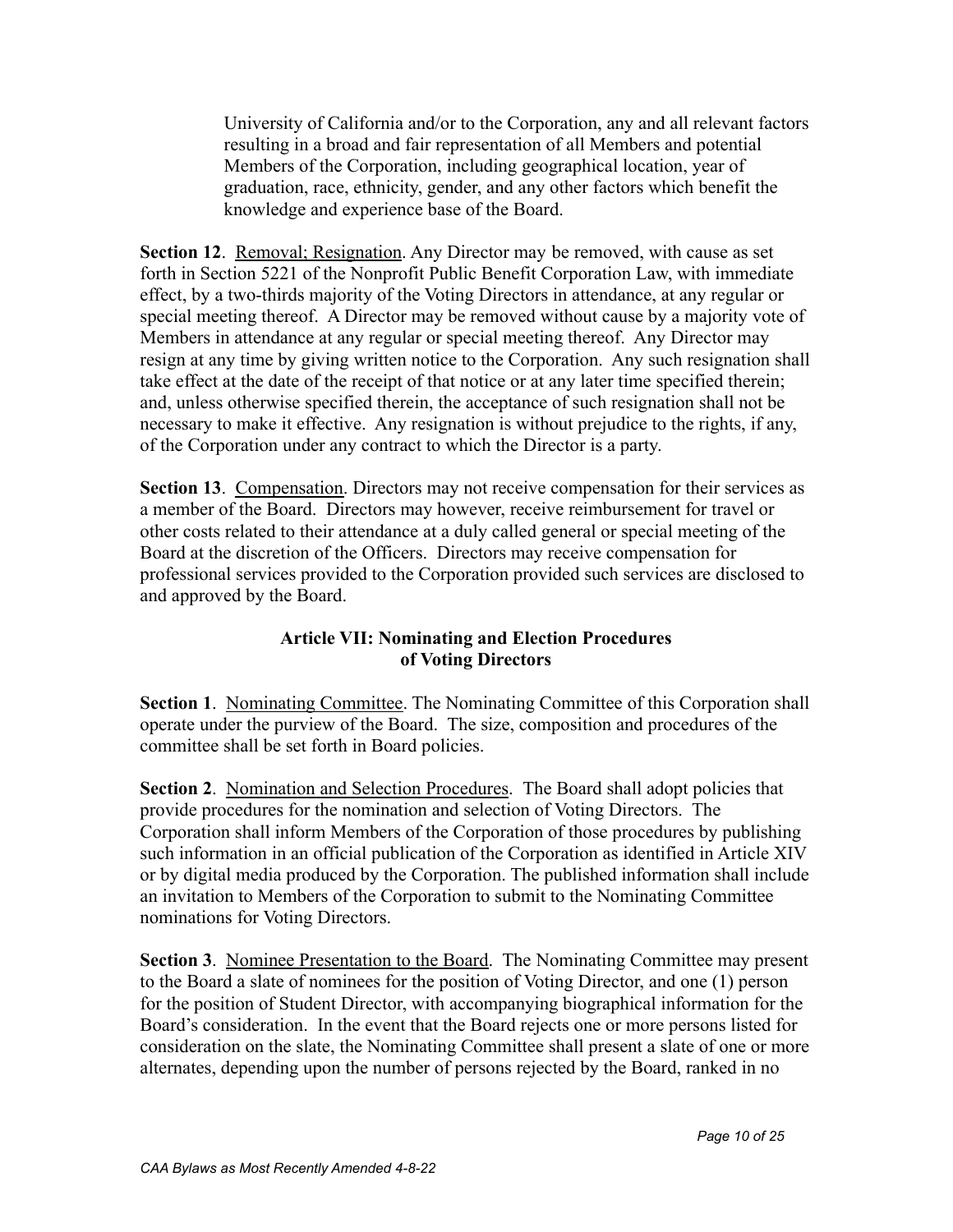particular order, with accompanying biographical information for the Board's consideration.

**Section 4.** Board Approval and Nominee Announcement. Subsequent to approval by the Board of the nominations of candidates to serve on the Board, announcement of such nominations shall be made in the next possible issue of the *California* Magazine or alternate official publication of the Corporation identified in Article XI or by digital media produced by the Corporation. In that announcement, the following statement describing the procedure for nominations by petition shall appear:

"Any group of one hundred (100) Members of the California Alumni Association in good standing may, by written petition, nominate a full or partial ticket if said written petition is filed with the Secretary of the California Alumni Association within thirty (30) days after the published report of the Nominating Committee appears. If no such petition has been filed with the Secretary within said period of thirty (30) days, then the nominees of the Nominating Committee as approved by the Board shall be declared duly elected. If such a petition is so filed, then an election by written ballot shall be held for the contested position or positions. The Nominating Committee names shall be headed 'Nominated by Nominating Committee of California Alumni Association' and those nominated by petition by the words 'Nominated by written petition.'

**Section 5**. Procedure for Contested Positions. In the event of nominations by petition, an election by the Members by written and/or electronic ballot shall be held for the contested position or positions in such manner and under such regulations as the Nominating Committee may prescribe, subject to the following:

- a. The election shall be by secret ballot, the vacancies shall be filled by simple plurality, and ballots shall be mailed or sent by electronic communication to Annual Members and Life Members of the Corporation at the address, email address or other electronic address appearing on the books of the Corporation;
- b. In the event that the Corporation publishes material soliciting votes for any nominee, then equal space with equal prominence in the same issue of the publication or by digital media produced by the Corporation shall be made available to all other nominees to be used by such nominees for purposes reasonably related to the election; and
- c. Upon the written request of any nominee, the Corporation shall mail or email or notice by electronic communication to all Members, or such portion of the Members as such nominee shall specify, any material furnished by such nominee which is reasonably related to the election; provided; however, that the reasonable costs of such mailing shall be paid by such nominee at the time the written request is submitted.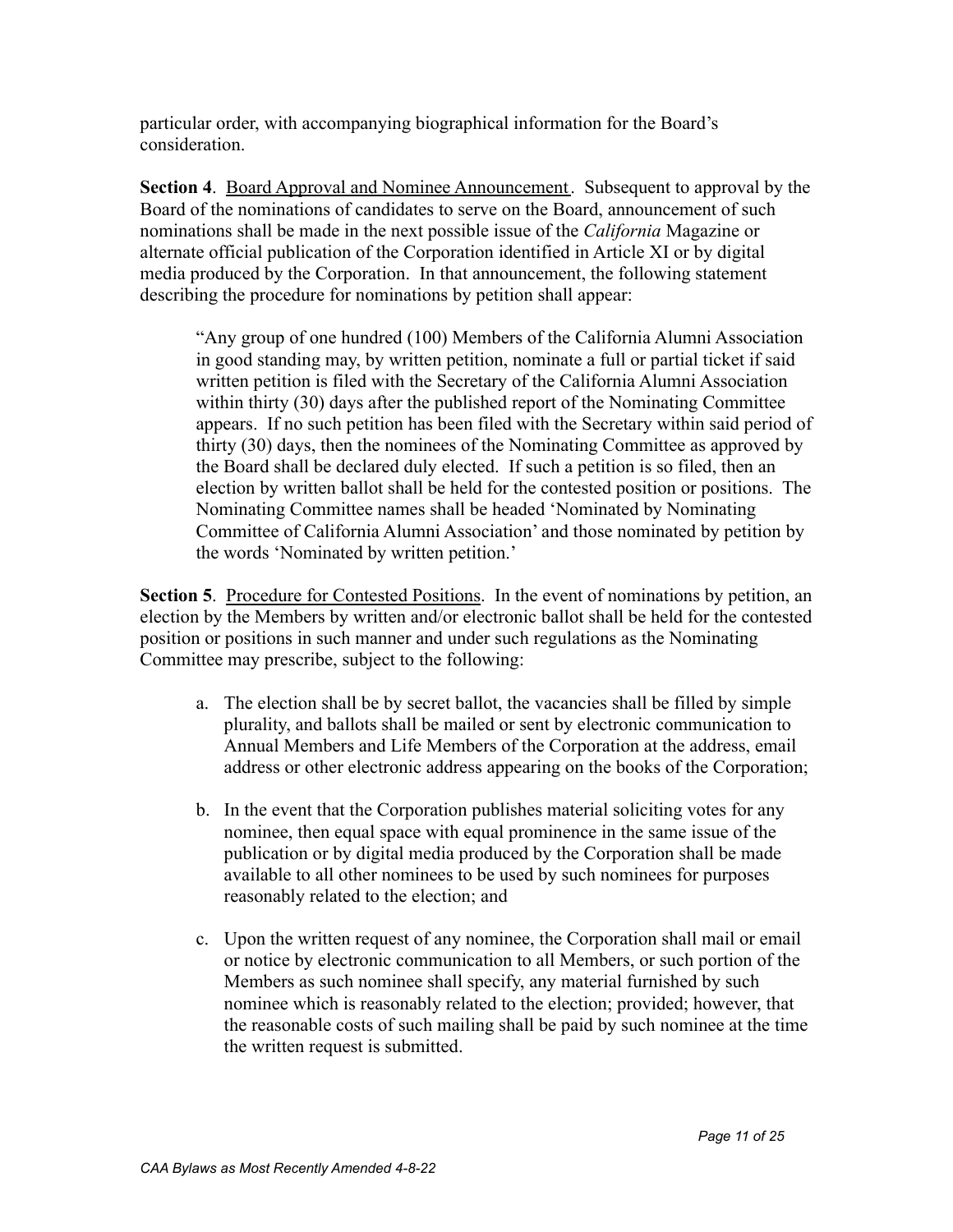## **Article VIII: Indemnification of Voting Directors, Distinguished Members and the Secretary ("Indemnified Party/Parties")**

**Section 1**. Each Indemnified Party, whether or not then in office, shall be indemnified by the Corporation, to the fullest extent permitted by law, against expenses (including attorneys' fees), judgments, fines, settlements and other amounts actually and reasonably incurred in connection with any threatened, pending or completed action or proceeding, whether civil, criminal, administrative or investigative, other than an action described in Section 2 of this Article VII, to which such Indemnified Parties are, or are threatened to be made, a party by reason of the fact that such Indemnified Parties are or were an agent of the Corporation; provided, however, that such Indemnified Parties must have acted in good faith, in a manner such that the Indemnified Parties reasonably believed to be in the best interests of the Corporation and, in the case of criminal proceeding, with no reasonable cause to believe that the conduct of such person was unlawful.

**Section 2**. With respect to any pending or completed action brought to procure a judgment in favor of the Corporation (i) by or in the right of the Corporation, (ii) under section 5233 of the California Corporations Code, or (iii) by the Attorney General of California or a person granted relator status by said Attorney General, for breach of duty relating to assets held in charitable trust, the Corporation shall indemnify each Indemnified Party who was or is threatened to be made a party to such action by reason of the fact that such Indemnified Party was or is an agent of the Corporation, against expenses (including attorneys' fees) actually and reasonably incurred by such Indemnified Party in connection with the defense or settlement of such action; provided, however, that such Indemnified Parties must have acted in good faith, in a manner such person believed to be in the best interests of the Corporation and with such care, including reasonable inquiry, such an ordinarily prudent person in a like position would have used under similar circumstances.

No indemnification shall be made under this Section (i) of amounts paid in settling or otherwise disposing of a threatened or pending action, with or without court approval, (ii) for expenses incurred defending a threatened or pending action which is settled or otherwise disposed of without court approval unless it is settled with the approval of the Attorney General, or (iii) with respect to any claim, issue or matter as to which the Indemnified Party shall have been adjudged liable to the Corporation in the performance of such person's duty to the Corporation, unless the court in which such proceeding was or is pending determines upon application that such person is entitled to indemnity for expenses specified by the court in light of all circumstances of the case.

**Section 3**. In the event that the Indemnified Party has not been successful on the merits in defense of any proceeding described in Section 1 or 2 of this Article or in defense of any claim, issue or matter therein, such person shall be indemnified by the Corporation only if authorized in the specific case, upon a determination by a majority vote of a quorum of Voting Directors, at a duly called meeting, who are not parties to such proceeding that indemnification of the Indemnified Parties is proper in the circumstances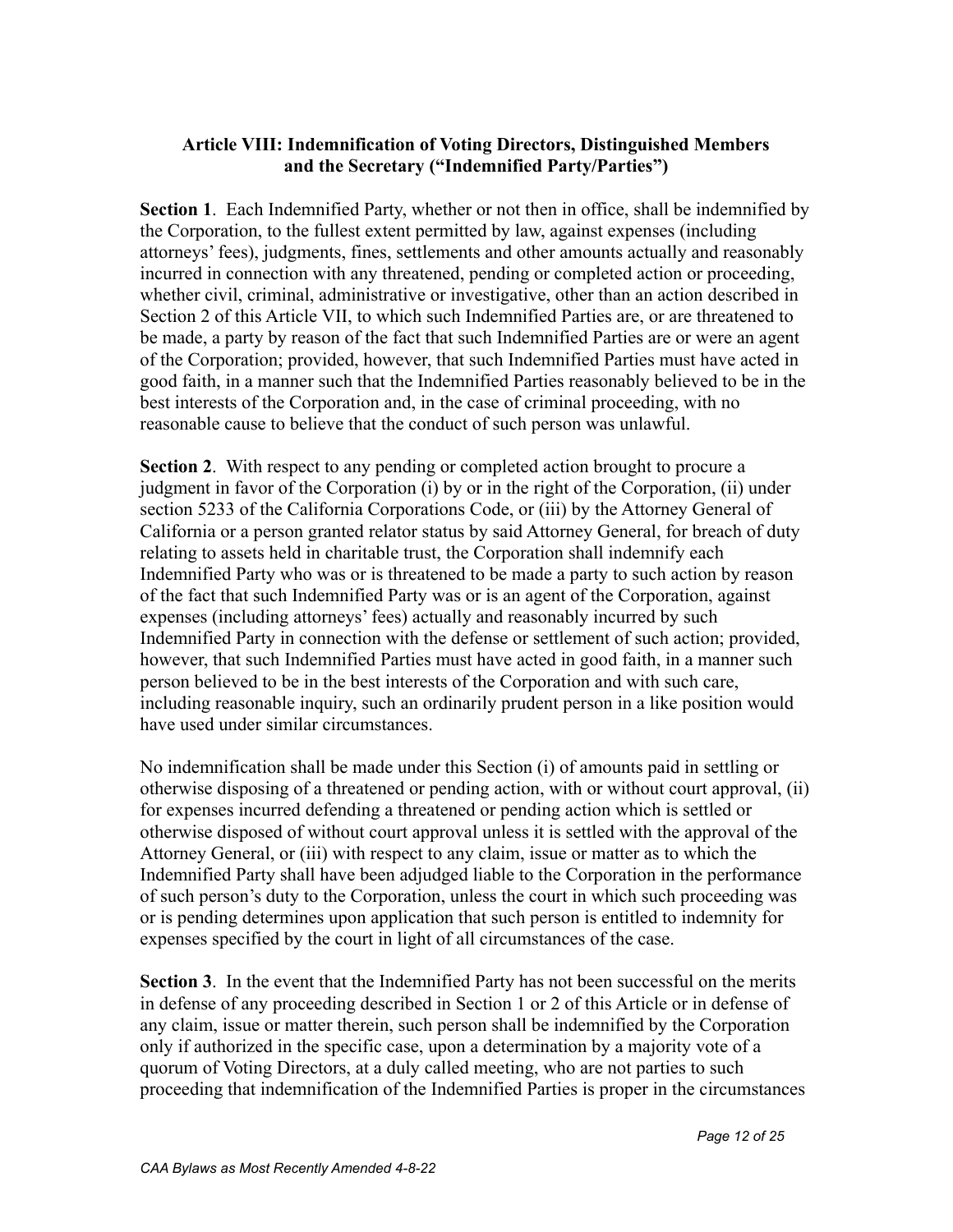because such person has met the applicable standard of conduct set forth in said Section 1 or 2 of this Article.

**Section 4**. Expenses incurred by any Indemnified Party of defending any proceeding may be advanced by the Corporation prior to the final disposition only upon receipt of an undertaking by or on behalf of such Indemnified Party to repay such amount unless it is determined ultimately that such person is entitled to be indemnified as provided in this Article.

## **Article IX: Officers: Duties, Qualifications, Terms of Office, Elections and Removal**

# **Section 1**. President.

- a. The President shall be chairperson of the Board. The President shall preside at all meetings of the Board. The President shall be an ex-officio member of all committees deemed necessary to assist the Board with its work as described in this Article IX. The President shall have the general powers and duties usually vested in the chairperson of the board of directors of a non-profit corporation, and shall have such other power and duties as may be prescribed by the Board or the Bylaws. Pursuant to the MOU as described in Article VI, Section 10(j), the immediate Past President may be deemed the representative of this Corporation to the "Alumni Associations of the University of California" as same is referred to in Article IX, Section 9, of the Constitution of the State of California, subject to the Constitution and Bylaws of the "Alumni Associations of the University of California," which became effective June 15, 1948, and amendments thereto. In case of vacancy in the office of Immediate Past President, if the current President is elected to succeed to such office for the unexpired term in accordance with Article VI, Section 10(j) herein, such succession shall not prevent the President from also serving as Immediate Past President during the subsequent term to which the President would automatically have succeeded with all the same duties, functions and responsibilities as set forth in Article VI, Section 10(j) herein.
- b. The term of the President is two (2) years. A person shall not serve for more than one (1) consecutive term as President.
- c. The President shall have served as a Voting Director for at least one (1) year prior to his or her election as President, such year of service to have existed no more than five (5) years prior to the date of such election.

## **Section 2**. Vice President.

a. In the absence or disability of the President, the Vice President shall perform all the duties of the President including presiding over meetings of the Board, and when so acting shall have the powers of, or be subject to, all restrictions upon the President. In the case of a vacancy in the office of the President, the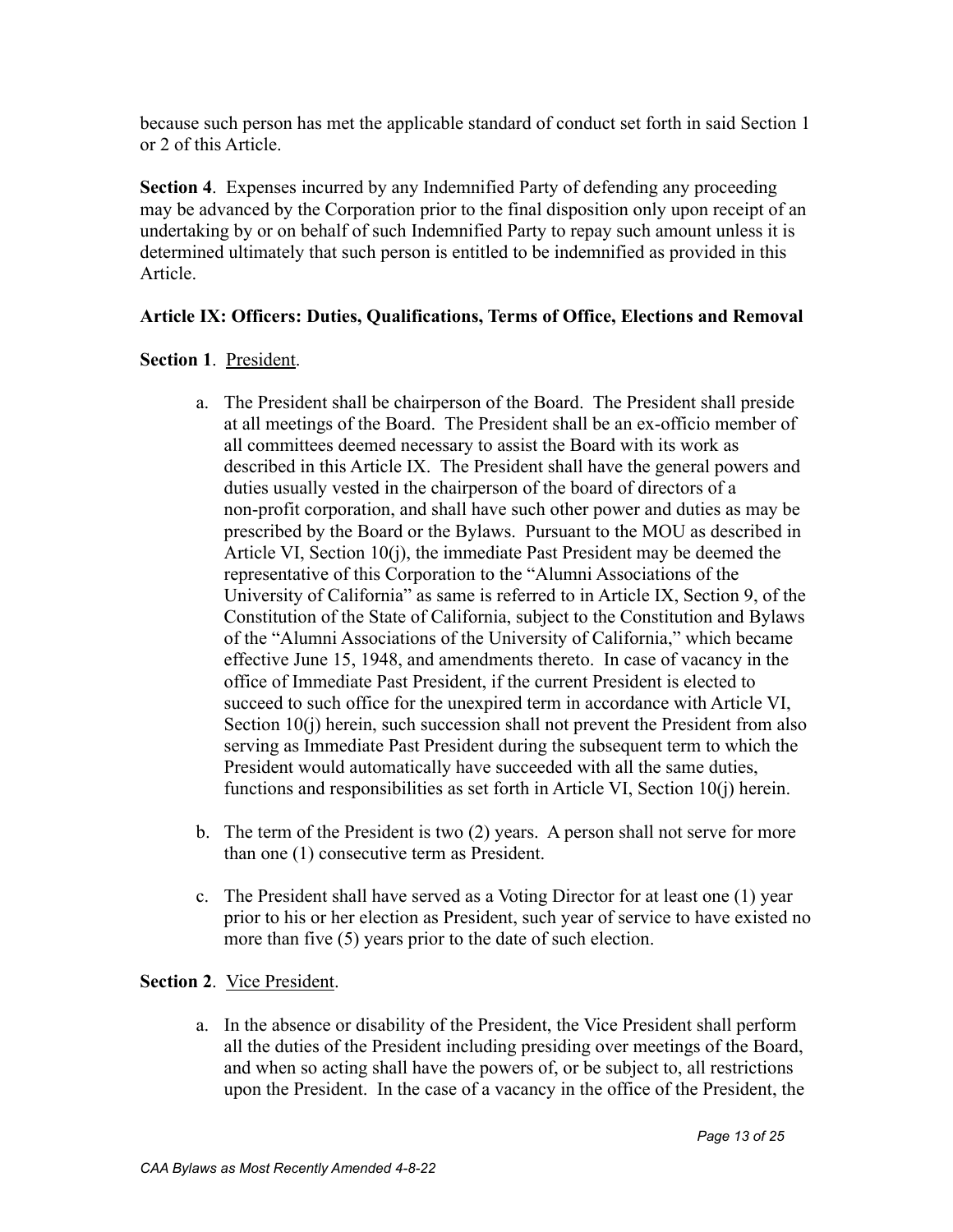Vice President shall perform the duties of President until the Board has elected a successor to the office of President. The Vice President may chair the Nominating Committee and/or the Executive Performance Review & Compensation Committee at the request of the President. The Vice President shall have such other powers and shall perform such duties as may be prescribed from time to time by the President or the Board.

- b. The term of office of Vice President shall be two (2) years. A person shall not serve for more than two (2) consecutive terms as Vice President.
- c. The Vice President shall have served as a Voting Director for at least one (1) year prior to his or her election as Vice President.
- d. In the case of a vacancy in the office of Vice President, the President shall appoint a Director to perform the duties of that office until the Board has elected a successor to the office of Vice President.

## **Section 3**. Vice President-Finance.

- a. The Vice President-Finance shall be appointed by the President and confirmed by the Board. They shall act in an advisory or consultative capacity to the Senior Director of Finance and Accounting of the Corporation with respect to financial matters of the Corporation. The Vice President-Finance shall perform those specific duties of a financial nature as directed by the President and specified in the Board's policies.
- b. The term of office of the Vice President-Finance shall be two (2) years. A person shall not serve for more than 3 consecutive terms as Vice President – Finance.

**Section 4**. Secretary. The Secretary shall serve as a non-voting Officer and the position shall be filled by the Chief of Staff and Board Affairs of the Corporation. The Secretary shall serve ex-officio, but shall hold this office at the pleasure of the Board. The Board may by resolution approved by a majority vote designate a Director or another member of the Executive Office to serve as Secretary. The Secretary shall be the custodian of all books, records, papers and property of the Corporation, shall collect all assessments and dues, and exercise such other executive and administrative duties as shall be necessary or desirable. The duties of the Secretary shall be established by policies adopted by the Board and shall include responsibility for matters relating to the general affairs of the Corporation. The Secretary may delegate duties to other employees of the Corporation but shall be responsible for the supervision of such employees. The Secretary shall receive compensation as may be approved by the Board.

**Section 5**. Member Requirement. All Officers shall be Members of the Corporation. The terms of office of all Officers, except the Secretary, shall begin after the Board has concluded its business at its Annual Meeting in June which succeeds their respective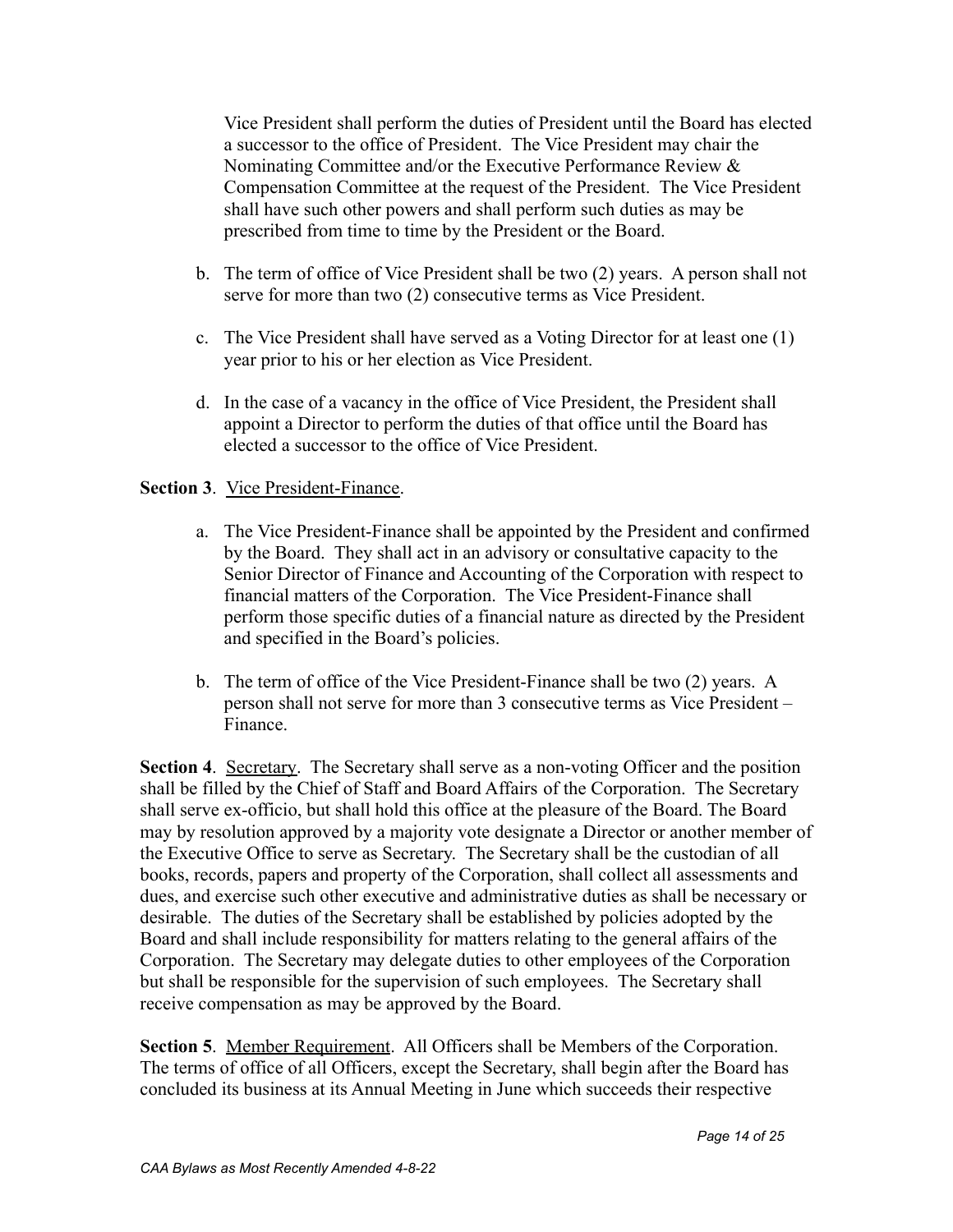qualification and election or appointment, as the case may be, and their terms of office shall terminate after the Board has concluded its regular business at its Annual Meeting in June after which their respective successors have been duly qualified and elected.

**Section 6**. Notice for Election of Nominees for Vice President and President. The Secretary shall communicate by mail or electronic communication to each Director at least twenty (20) days prior to the election of nominees for the positions of Vice President and President, appropriate biographical information on each person known to the Secretary to be a candidate for such offices. Absentee ballots shall not be allowed in the election of Officers. Any absent Voting Director may give an unrestricted written proxy (as to all ballots) to any other Voting Director, whose proxy must be registered with the Secretary prior to the commencement of the election. Nominations from the floor are permissible at the meeting at which elections are conducted. The offices of President and Vice President shall be elected by a majority of the Voting Directors present. If there are three or more candidates running for an office, and no one candidate receives a majority of votes on the first ballot, a runoff election between the top two candidates (or three if there is a tie) will be held.

**Section 7.** Officer Vacancy. Whenever a vacancy shall exist in the position of Officer (except the Secretary [See Article IX, Section 4]) because of death, resignation, removal, disqualification or any other cause, the position shall be filled in the manner prescribed in these Bylaws for normal selection to that office (i.e., election or appointment). In the case of a position that would normally be filled by an election, the President shall nominate an eligible Member to fill the remainder of the term of such vacant position, and bring the nomination before the Voting Directors at the next scheduled Board meeting, or a special meeting called for this purpose. The Voting Directors would be given the opportunity to nominate other eligible Members from the floor and a vote would be taken. Depending upon the office in which the vacancy occurred, the person elected would need to receive a majority of votes cast by the Voting Directors present.

**Section 8.** Officer Removal. An Officer may be removed, with or without notice, and with or without cause, by a two-thirds majority of Voting Directors, at any regular or special meeting thereof. An Officer may resign at any time by giving written notice to the Corporation. Any such resignation shall take effect at the date of the receipt of that notice or at any later time specified therein; and, unless otherwise specified therein, the acceptance of such resignation shall not be necessary to make it effective. Any resignation is without prejudice to the rights, if any, of the Corporation under any contract to which the Officer is a party.

# **Article X: Committees**

**Section 1.** Committees of Directors. The Board may, by resolution adopted by a majority of the Voting Directors then in office, designate one or more committees consisting of two or more Voting Directors to serve at the pleasure of the Board, provided that volunteer advisory committees may be separately appointed pursuant to Section 3 of this Article. All committee members must be current Members of the Corporation. Any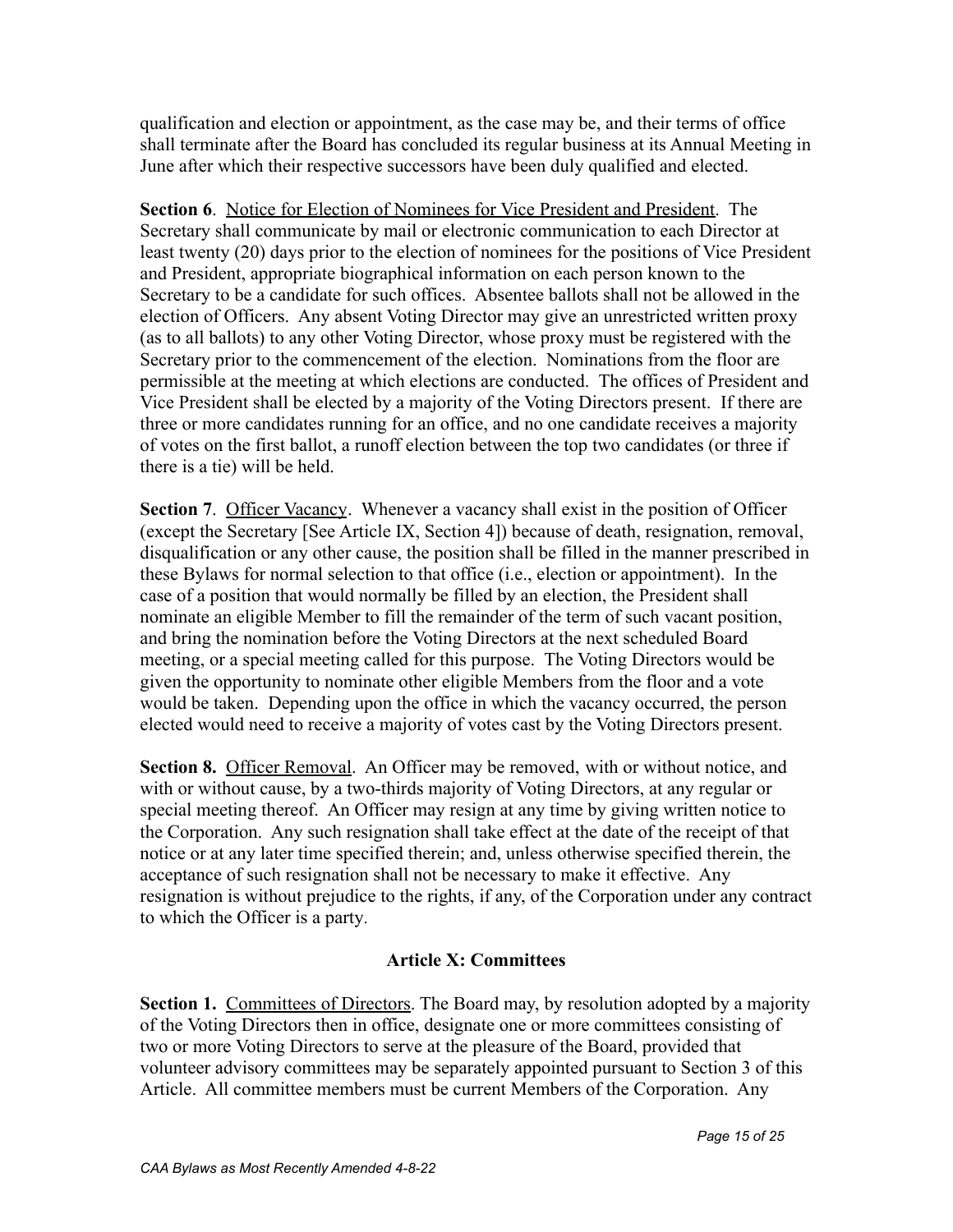member of any committee may be removed, with or without cause, at any time by the Board. Any committee, to the extent provided in the resolution of the Board, will have all or a portion of the authority of the Board, except that no committee, regardless of the Board resolution, may:

- a. Fill vacancies on the Board or in any committee which has the authority of the Board;
- b. Amend or repeal the Bylaws or adopt new Bylaws;
- c. Amend or repeal any resolution of the Board which by its express terms is not so amendable or able to be repealed;
- d. Appoint any other committees of the Board; or
- e. Approve any contract or transaction between the Corporation and one or more of its Voting Directors, Distinguished Members or between the Corporation and an entity in which one or more of the Voting Directors or Distinguished Members has a material financial interest.

Unless otherwise specified, the chair of any Board committee ("Committee Chair") shall be a Voting Director that is appointed by the President and appointments of committee members shall be made annually.

**Section 2.** Standing Committees. The Corporation will have the following Standing Committees:

- a. Nominating Committee. At all times the Corporation will have a Nominating Committee as described in Article VII, and shall be comprised of at least three (3) current and three (3) former Voting Directors and the Committee Chair.
- b. Finance Committee. At all times the Corporation will have a Finance Committee and it shall be chaired by the Vice President – Finance. It shall be comprised of no more than five (5) Members, including current and former Voting Directors, and others, and the Committee Chair. No more than two (2) Audit Committee members may serve on the Finance Committee, and the Audit Committee Chair shall not serve on the Finance Committee. The Finance Committee, unless limited by a resolution of the Board, will provide strategic financial direction and oversight of investment, spending, debt and budget policies, and shall make recommendations to the Board on matters pertaining to the Corporation's fiscal and financial affairs and business operation.
- c. Audit Committee. At all times that this Corporation is required by applicable law to have an independent audit, or at any time the Corporation voluntarily chooses to do so, the Corporation will have an Audit Committee consisting of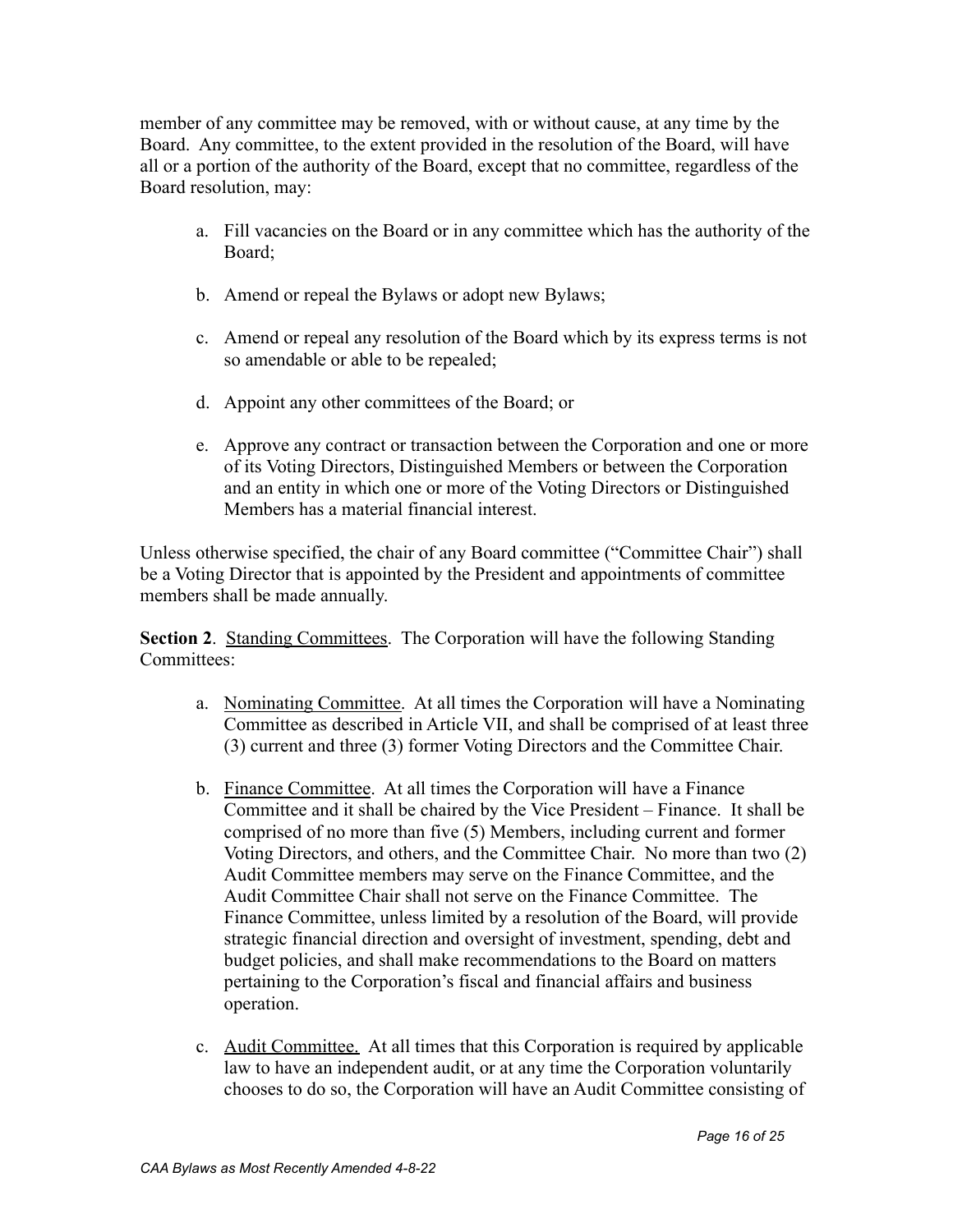no more than five (5) Members and the Committee Chair. No more than two (2) Members of the Finance Committee may serve on the Audit Committee, and the Vice President – Finance shall not serve on the Audit Committee. All members of the Audit Committee shall be independent in that they do not accept consulting, advisory or other compensatory fees from the Corporation and are not "Interested Persons" of the Corporation, as hereinafter defined in Section 2 of Article XX. The Audit Committee selects the Corporation's independent auditors and reviews, accepts or rejects reports submitted by such auditors.

- d. Executive Performance Review & Compensation Committee. At all times the Corporation will have an Executive Performance Review & Compensation Committee and it may be chaired by the Vice President, or any qualified Voting Director. It shall be comprised of at least two (2) Voting Directors and the Committee Chair. The Executive Performance Review & Compensation Committee is responsible for handling the performance review and compensation of the Executive Director, the Secretary, the Senior Director of Finance and Accounting, and review of the compensation of any other Officers and key employees of the Corporation as the Compensation Committee determines appropriate, subject to review and approval of the Board.
- e. Awards Committee. At all times the Corporation will have an Awards Committee which serves on the Berkeley Awards Committee which is comprised of a number of CAA Awards committee members and UC Berkeley Foundation committee members. The Awards Committee shall have a Committee Chair who is a Voting Director and other members of the Awards Committee may be current and former Voting Directors or Members appointed by the President. The number of members of the Awards Committee may fluctuate year over year. The Awards Committee will select and approve the award recipients for any awards as set forth by the Corporation from time to time.

Section 3. Volunteer Committees. The Executive Director shall consider how volunteers may best assist Corporation's staff in performing the work of the Corporation. The President of the Board or the Executive Director may appoint volunteer committees, task forces or other groups of volunteers for such purposes. Voting Directors may serve on such committees as volunteers but shall not act in their role as Voting Directors when engaged in the work of such committees. Volunteer committees described in this paragraph shall not have decision-making authority.

## **Article XI: Funds**

**Section 1**. The Board shall establish funds for the recording of transactions of the Corporation including but not limited to the following: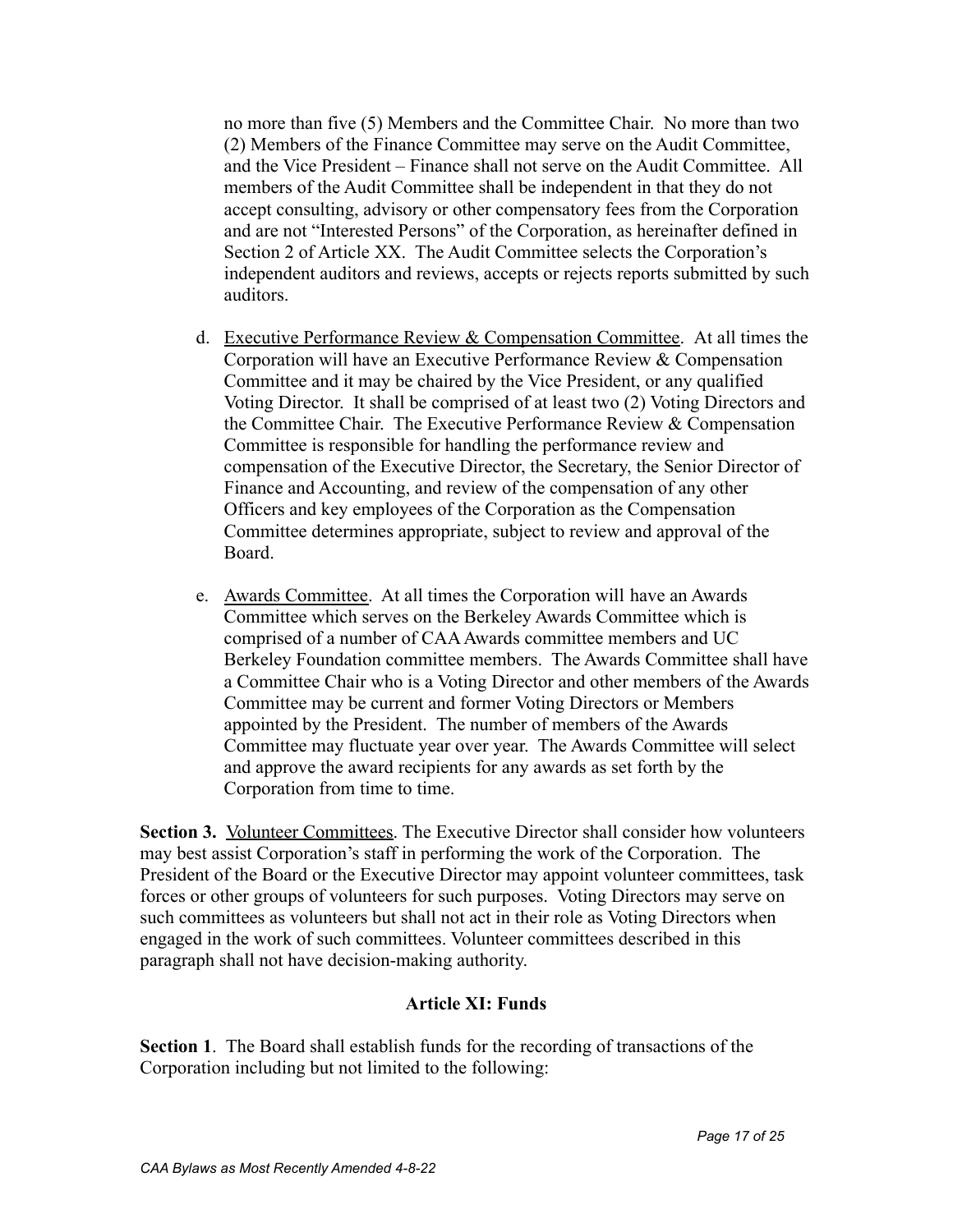- a. General Fund. A General Fund which shall be credited with revenues and proceeds, and shall be charged with expenditures for the general purposes of the Corporation, and
- b. Life Membership Fund. A Life Membership Fund, the principal thereof to be maintained by this Corporation in perpetuity unless otherwise specified by the Board or transferred pursuant to the last sentence of this Section 1. The Board may, from time to time, direct that all or any portion of Life Membership Dues be added to the principal of the Life Membership Fund. All or any portion of current income and capital appreciation (both realized and unrealized) may, at the direction of the Board, be added to the principal of the Life Membership Fund. All or any portion of current income, capital appreciation (both realized and unrealized) and principal of the Life Membership Fund may, at the discretion of the Board, be transferred to the General Fund.

**Section 2**. Expenditures and transfers between funds may be made as authorized by the Board.

# **Article XII: Contracts and Loans with Directors and Officers**

### **Section 1**. Contracts with Directors and Officers.

- a. No Director or Officer of this Corporation, nor any other corporation, firm, association, or other entity in which one or more of this Corporation's Directors or Officers are directors or have a material financial interest, will be interested, directly or indirectly, in any contract or other transaction with this Corporation, unless (i) the material facts regarding such Director's or Officer's financial interest in such contract or transaction and/or regarding such common directorship, officership, or financial interest are fully disclosed in good faith and are noted in the minutes, or are known to all members of the Board prior to consideration by the Board of such contract or transaction; (ii) such contract or transaction is authorized in good faith by a majority of the Board by a vote sufficient for that purpose without counting the vote or votes of such interested Director(s); (iii) prior to authorizing or approving the transaction, the Board considers and in good faith determines after reasonable investigation under the circumstances that the Corporation could not obtain a more advantageous arrangement with reasonable effort under the circumstances; and (iv) this Corporation enters into the transaction for its own benefit, and the transaction is fair and reasonable to this Corporation at the time the transaction is entered into.
- b. The provisions of this Section do not apply to a transaction which is part of an educational or charitable program of the Corporation if it: (i) is approved or authorized by the Corporation in good faith and without unjustified favoritism; and (ii) results in a benefit to one or more Directors or Officers or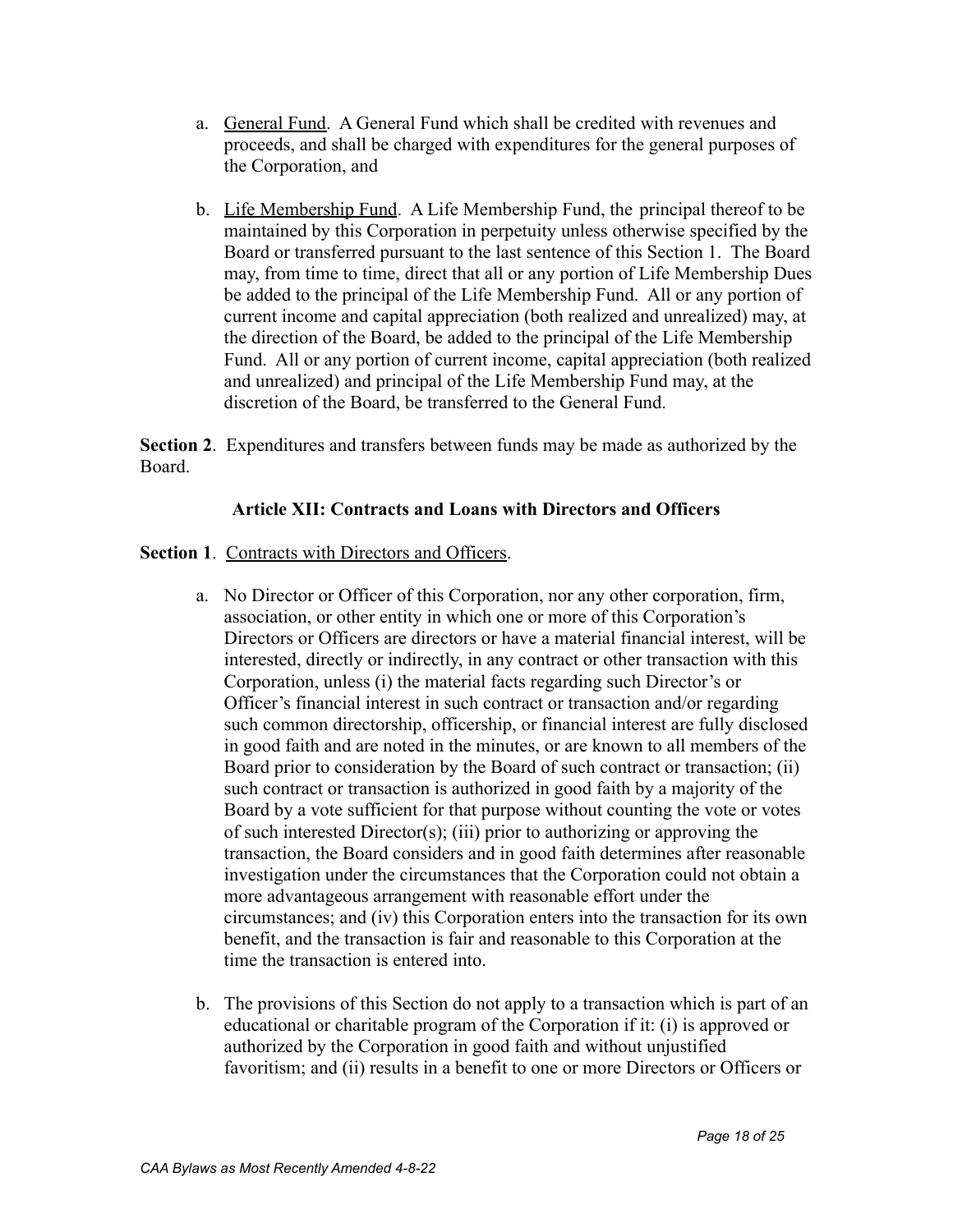their families because they are in the class of persons intended to be benefited by the educational or charitable program of this Corporation.

c. The Board will establish and maintain a Conflict of Interest Policy for this Corporation which is consistent with these Bylaws.

**Section 2.** Loans with Directors and Officers. The Corporation will not make any loan of money or property to or guarantee the obligation of any Director or Officer, unless approved by the Attorney General of the State of California; provided, however, that the Corporation may advance money to a Director or Officer of the Corporation for expenses reasonably anticipated to be incurred in the performance of the duties of such Director or Officer, provided that in the absence of such advance such Director or Officer would be entitled to be reimbursed for such expenses by the Corporation.

# **Article XIII: Corporation Staff**

There shall be one paid employee of the Corporation to fulfill the staff role of Executive Director. They shall be the chief administrative employee of the Corporation reporting to the Board, and shall have the overall strategic and operational responsibility for the Corporation's programs and execution of its mission. The Executive Director may hire other staff as needed by the Corporation. The Executive Performance Review  $\&$ Compensation Committee is responsible for reviewing and recommending any adjustments to the Executive Director's salary, subject to review and approval by the Executive Committee, or, if no such committee exists, the full Board. The basis for salary comparison will be a benchmark report outlining comprehensive survey data for non-profit executive compensation.

The Corporation shall have a Senior Director of Finance and Accounting. The Executive Performance Review & Compensation Committee is responsible for reviewing and recommending any adjustments to the Senior Director of Finance and Accounting's salary, subject to review and approval by the Executive Committee, or, if no such committee exists, by the full Board. The basis for salary comparison will be a benchmark report outlining comprehensive survey data for non-profit executive compensation.

## **Article XIV: Official Publication**

The Corporation shall publish an official alumni publication called "California", "*California* Magazine" or such other official publications each year as the Board shall direct, disseminated via mail, electronic communication or by digital media produced by the Corporation. The purpose of such publication(s) shall be to promote the principal purpose of the Corporation as identified in Article I and to communicate with the Corporation's Members the affairs of the Corporation.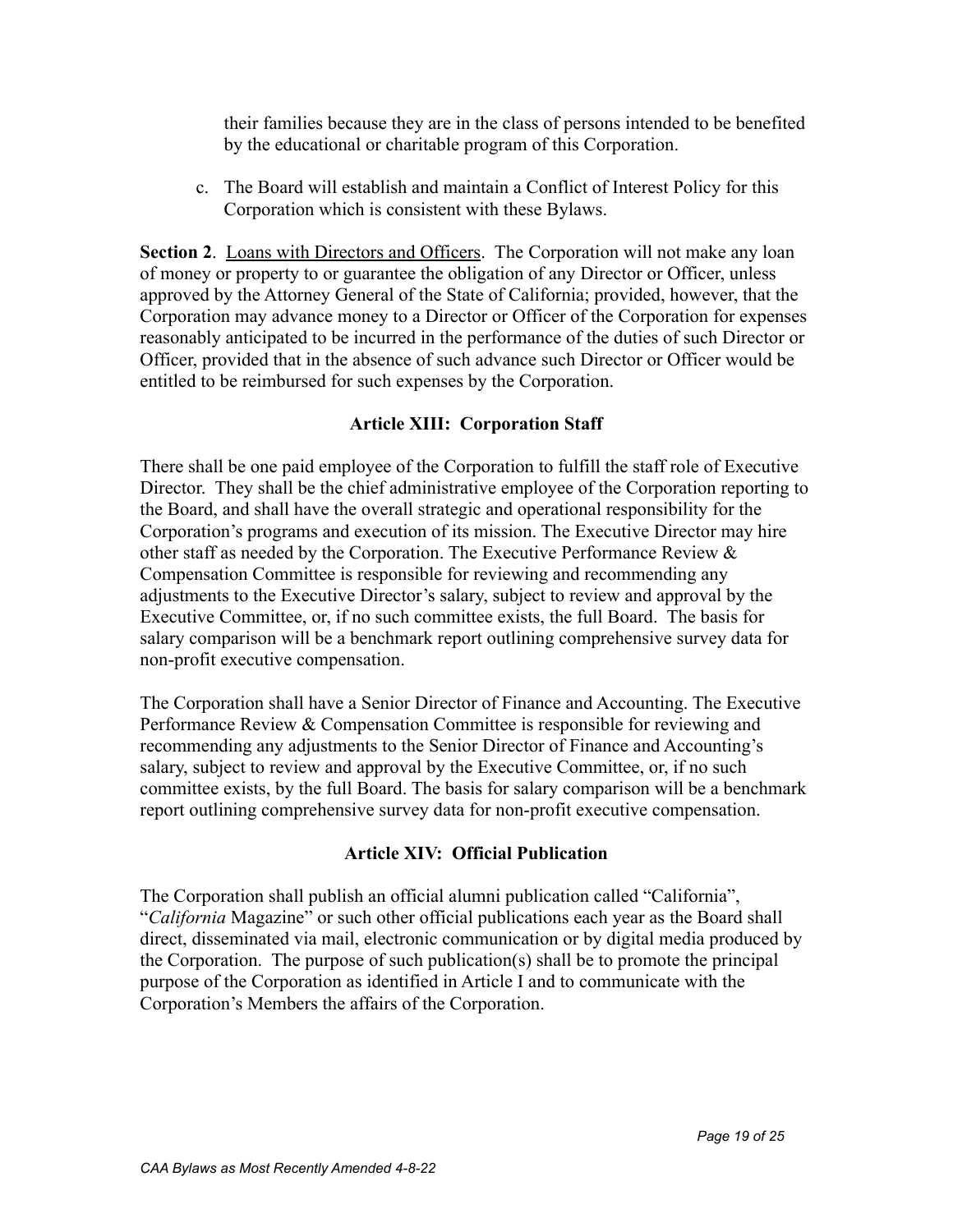## **Article XV: Alumni Groups**

Any alumni club, group/chapter or contact complying with the minimum standards as set forth in the Alumni Chapters Manual, established by the Board through its Board policies upon application, and whose principal purpose is to advance the interests and promote the welfare of the University of California, may be officially recognized by the Corporation. All recognized clubs, groups/chapters or contacts shall be entitled to the privileges and services as established by the Board in its policies as set forth in the Alumni Chapters Manual.

### **Article XVI: Nonprofit and Education Status**

**Section 1.** Nonprofit Corporation. This Corporation is a nonprofit corporation organized under Part 2 of Division 2 of the Corporations Code of the State of California, and it does not contemplate, nor shall it have the power, to distribute gains, profits or dividends to the Members, Voting Directors, Distinguished Members or Secretary of the Corporation. In accordance with applicable laws and regulations governing the Corporation, no part of any net earnings of the Corporation shall inure to the benefit of any Member, Voting Director, Distinguished Member or Secretary of the Corporation or to any individual, and no substantial part of the activities of the Corporation shall consist of carrying on propaganda or otherwise attempting to influence legislation.

**Section 2.** Dedication of Assets. The property of the Corporation is irrevocably dedicated to the purposes specified in the Corporation's Articles of Incorporation, as amended or restated, and upon dissolution, liquidation or merger of the Corporation shall be distributed by the Board in its sole discretion, to a successor or merged corporation for the purposes set forth in said Articles, or to the Regents of the University of California, or to the University of California, Berkeley Foundation, providing that at such time such corporation receiving such distribution is exempt from taxation under section  $501(c)(3)$ of the Internal Revenue Code of 1954, as amended. In no event may the net assets be distributed to inure directly or indirectly to the benefit of any Member, Voting Director, Distinguished Member or Secretary, or private individual, or to any corporation, trust, association or organization whose activities consist in substantial part of carrying on propaganda or otherwise attempting to influence legislation.

## **Article XVII: Electronic Consent**

Subject to any guidelines and procedures that the Board may adopt from time to time, the terms "written," and "in writing" as used in these Bylaws include any form of recorded message in the English language capable of comprehension by ordinary visual means and may include electronic transmissions, such as by facsimile or email, provided (i) for electronic transmissions from the Corporation, the Corporation has obtained an unrevoked written consent from the recipient to the use of such means of communication; (ii) for electronic transmissions to the Corporation, the Corporation has in effect reasonable measures to verify that the sender is the individual purporting to have sent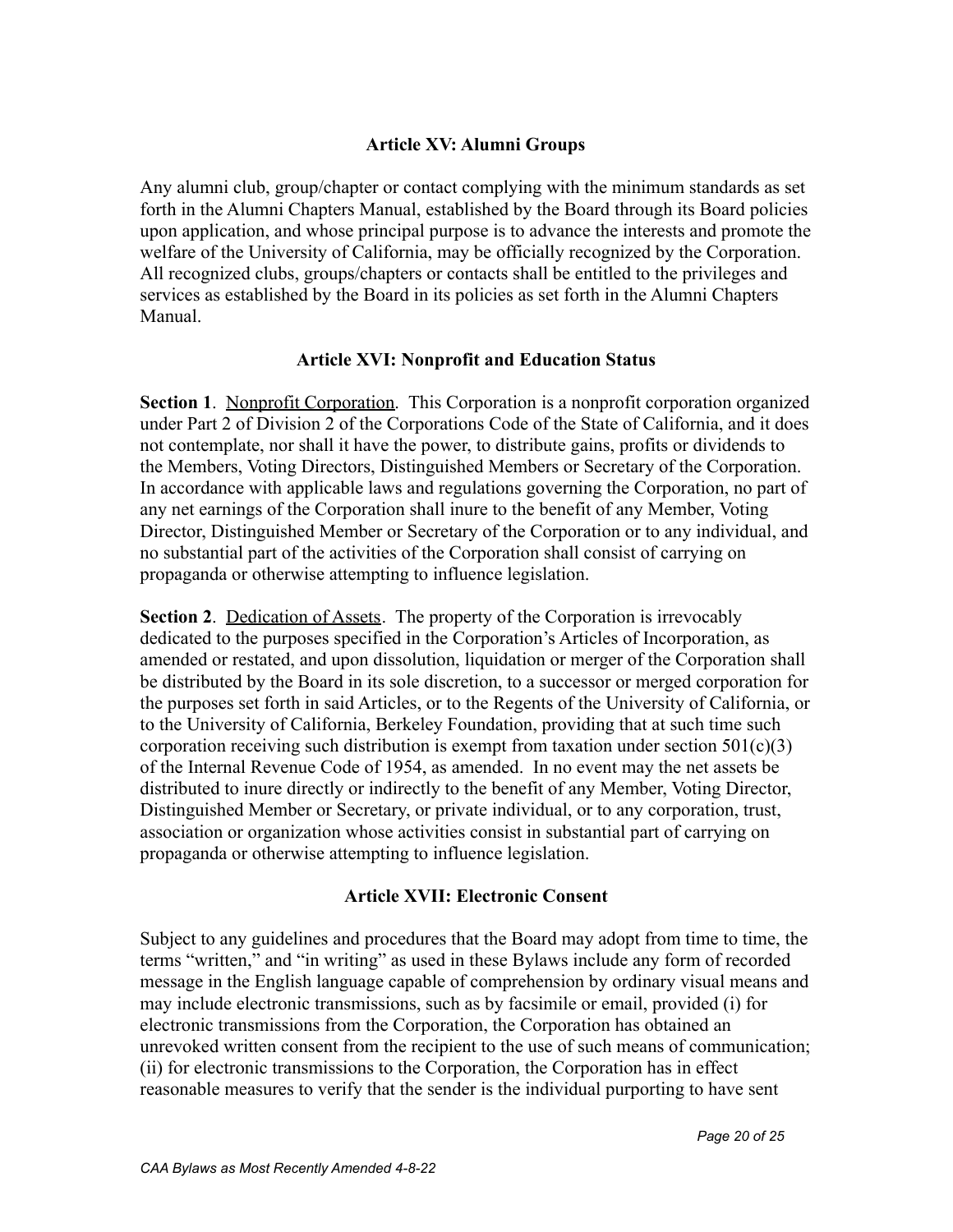such transmission; and (iii) the transmission creates a record that can be retained, retrieved, reviewed, and rendered into clearly legible tangible form.

# **Article XVIII: Records, Reports and Inspection Rights**

**Section 1**. Organizational Documents. A copy of the Articles of Incorporation and the Bylaws of the Corporation shall be kept at the principal office of the Corporation, and shall be open to inspection by Members at all reasonable times during normal working hours.

**Section 2.** Financial and Governance Documents. Accounting books, financial records and minutes of meetings of the Board for the past seven (7) years from the current year shall be kept at the principal office of the Corporation, and shall be open to inspection upon prior written request by any Member at any reasonable time during normal working hours for a purpose reasonably related to that person's interests as a Member; provided, however, that minutes from closed proceedings of the Board pursuant to Article VI, Section 9 shall only be made available to Members for a purpose reasonably related to the Members' interest as a Member and at the ultimate discretion of the Board.

**Section 3**. Annual Report. The Board shall cause an annual report to be sent to all Members by publication in the official publication of the Corporation as identified in Article XI or by digital media produced by the Corporation as soon as practicable, but not later than 120 days, after the close of the Corporation's fiscal year. Such report shall contain:

- a. The assets and liabilities, including the trust funds, of the Corporation as of the end of the fiscal year;
- b. The principal changes in assets and liabilities, including trust funds, during the fiscal year;
- c. The revenue or receipts of the Corporation, both unrestricted and restricted to particular purposes, for the fiscal year;
- d. The expenses or disbursements of the Corporation, for both general and restricted purposes, during the fiscal year; and
- e. A statement describing any transactions with any Voting Director, Distinguished Member or Secretary involving more than fifty thousand dollars (\$50,000) and any indemnifications of any Voting Director, Distinguished Member or Secretary aggregating in excess of ten thousand dollars (\$10,000) insofar as such a statement is required by section 6322 of the California Corporations Code.

**Section 4.** Membership Records. A record of the names, and voting rights of all Members for the past seven (7) years from the current year shall be maintained by the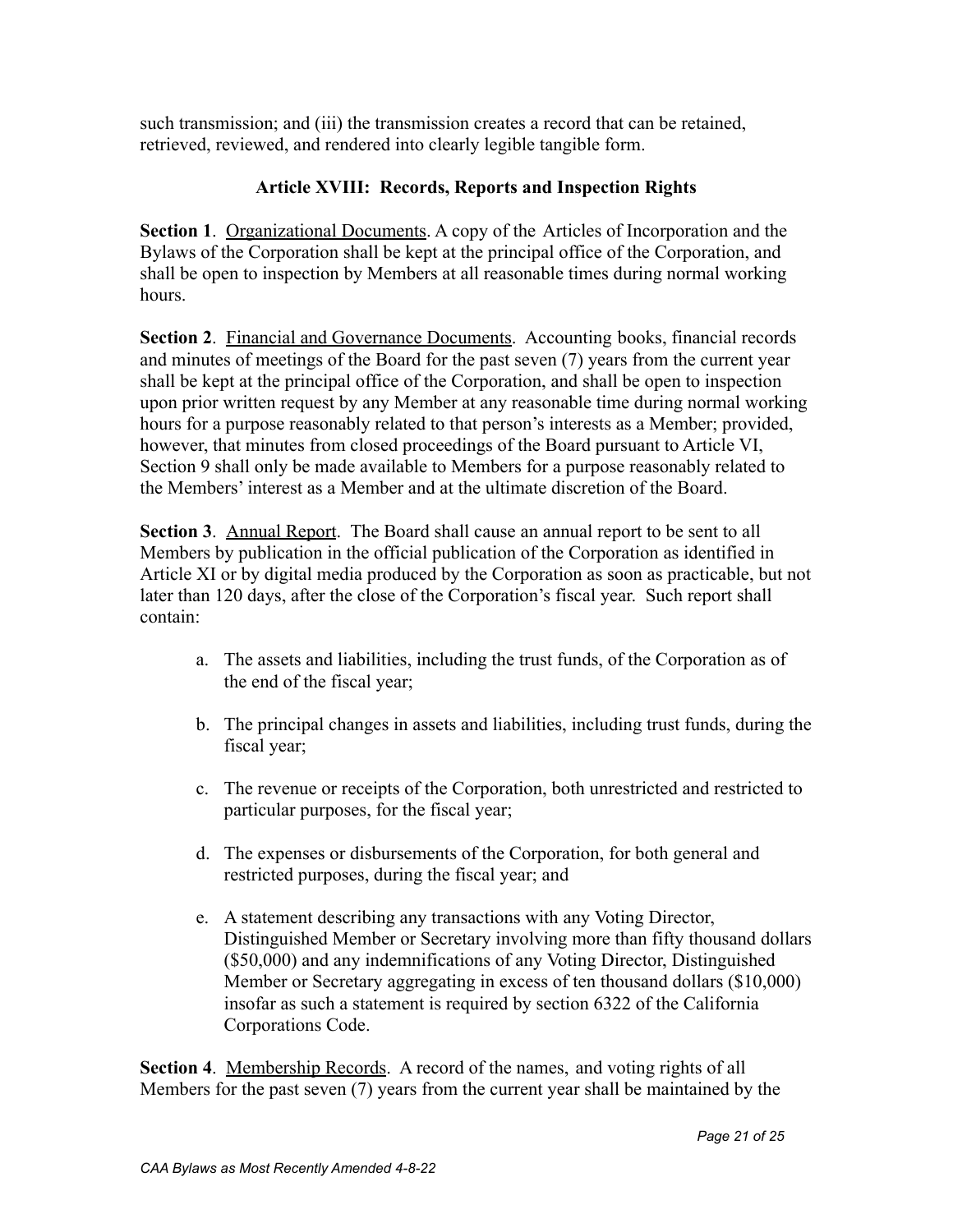Corporation. Any Member may submit a written request (i) to inspect and copy such record upon five business days' prior written notice, or (ii) to obtain, upon payment by the Member of a reasonable charge, a copy of such record compiled as of a specified date, provided that such request states the purpose for which the inspection or the copy is sought and is allowable under applicable privacy laws. Subject to Section 5 hereof, the Corporation shall comply with such a request if, but only if:

- a. The Secretary determines that the information will only be used for a purpose reasonably related to the requesting Member's interests as a Member; and
- b. The Secretary determines that no alternative method exists for achieving the purpose specified in the request in a reasonable and timely manner without providing access to a copy of the Membership record.

If the Secretary determines that the Corporation must comply with a written request to inspect and copy the Membership record, the requesting Member shall be given access to the Membership record on the date and at the time specified in the request, provided they are reasonable, or at such other date and time as may be agreed to.

If the Secretary determines that the Corporation must comply with a written request to obtain a copy of the Membership record as of a specified date, then the copy shall be made available on or before the tenth business day after the written request is received and the reasonable charge is tendered, or after the date specified in such request for compiling such record, whichever is later.

If the Secretary determines that the Corporation may not comply with a written request pursuant to this section 4, then the Secretary shall deliver to the requesting Member within ten (10) business days of receipt of the request a written notice either (i) stating that the Corporation does not believe that the information would be used for a purpose reasonably related to the requesting Member's interests as a Member, or (ii) offering an alternative method for accomplishing the requesting Member's stated purpose in a reasonable and timely manner.

**Section 5**. If a written request of the type described in Section 4, above, is received by the Corporation from a group of Members constituting one-twentieth (1/20) of one percent (1%) of the voting power of the Corporation, but not less than one hundred and twenty-five (125) members, as defined in Section 5036 of the California Corporations Code, then the Corporation may not refuse to comply with the written request except by petitioning the Superior Court of Alameda County for an order setting aside the request as provided by section 6331 of the California Corporations Code, unless the group of Members accepts an offer by the Corporation for an alternative method for accomplishing the purpose specified in the written request.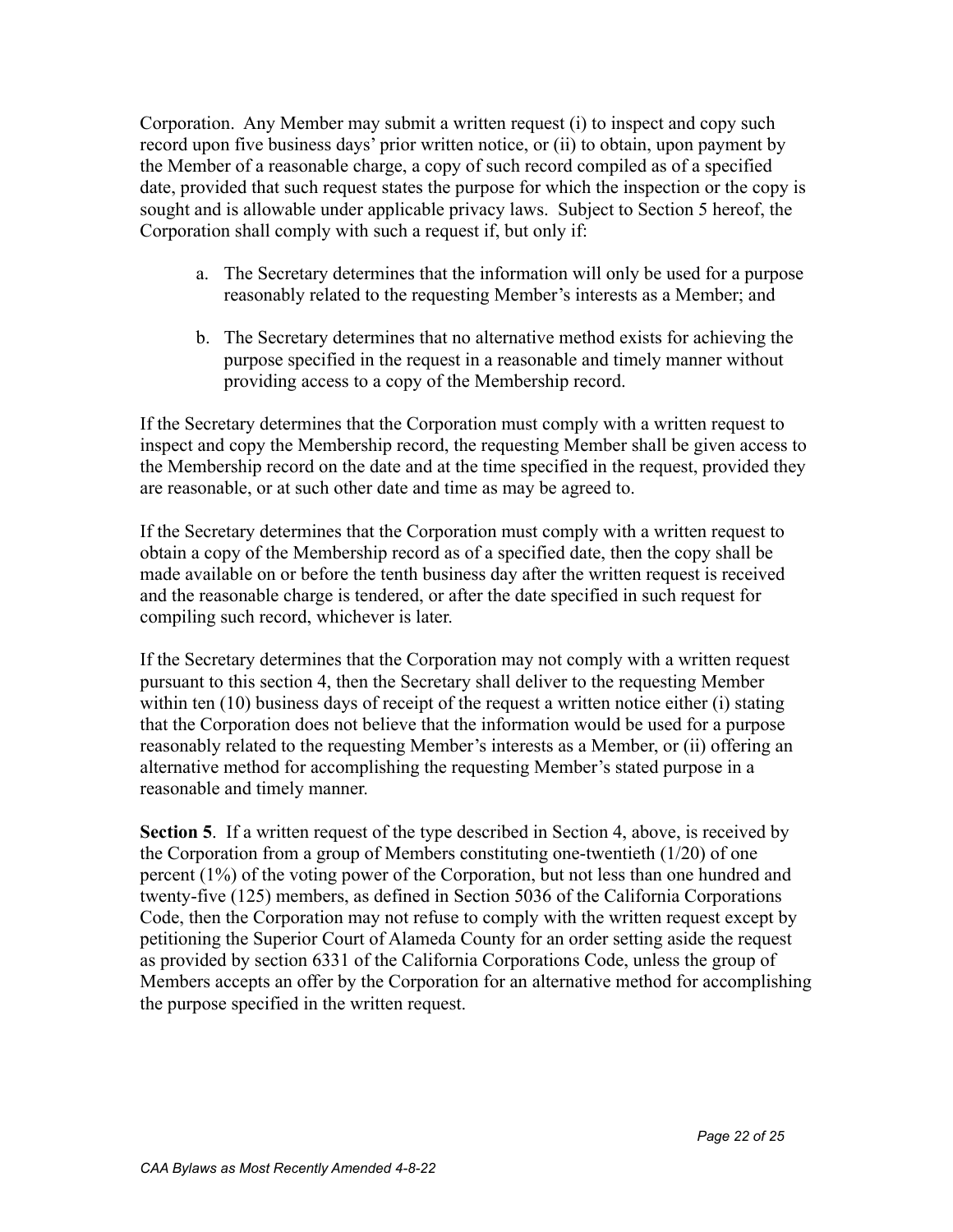#### **Article XIX: Insurance**

This Corporation will have the power to and will use its best efforts to purchase and maintain insurance on behalf of any Director, Officer, or agent of the Corporation, against any liability asserted against or incurred by the Director, Officer, or agent in any such capacity or arising out of the Director's, Officer's, or agent's status as such, whether or not the Corporation would have the power to indemnify the agent against such liability under Article VIII of these Bylaws; provided, however, that the Corporation will have no power to purchase and maintain such insurance to indemnify any Director, Officer, or agent of the Corporation for any self-dealing transactions, as described in Section 5233 of the California Nonprofit Public Benefit Corporation Law.

## **Article XX: Construction and Definitions**

**Section 1.** General. Unless the context requires otherwise, the general provisions, rules of construction and definitions in the California Nonprofit Public Benefit Corporation Law will govern the construction of these Bylaws.

**Section 2.** "Interested Person". For purposes of these Bylaws, "Interested Person" means: (i) any person currently being compensated by the Corporation for services rendered to it within the previous twelve months, whether as a full or part time employee, independent contractor or otherwise, excluding any reasonable compensation paid to a Director as a Director, and (ii) any sibling, ancestor, descendant, spouse, or in-law of any person described in (i) above.

## **Article XXI: Amendments**

**Section 1**. Subject to the rights of the Members to adopt, amend or repeal these Bylaws, specified in Section 2 of this Article, and subject to the provisions of section 5150 of the California Corporations Code, these Bylaws may be amended or repealed or new Bylaws may be adopted by the affirmative vote of two-thirds  $(2/3)$  or ten  $(10)$ , whichever is greater, of the Voting Directors present at any regular meeting of the Board or at any special meeting of the Board provided, however, that the proposed amendment shall have been filed with the Secretary at least thirty (30) days and not more than ninety (90) days prior to the meeting. A Member may propose an amendment, repeal or new Bylaws to be considered and voted upon by the Board pursuant to this Section; provided that copies of the proposed amendment, repeal or new Bylaws are sent by the Member proposing the change at least ten (10) days prior to the meeting to the Secretary of the Corporation at the post office address or electronic address as shown by the records of the Corporation.

**Section 2**. A Bylaw fixing or changing the total number of Voting Directors or the number of Officers may not be adopted, amended or repealed without the vote or written assent of a majority of the Members of the Corporation, or the majority vote of the Members present at a meeting of the Members duly called pursuant to Article V of these Bylaws at which a quorum is present. In case any proposed amendment is to be voted on at a meeting of the Members, copies of such amendment shall be sent by mail or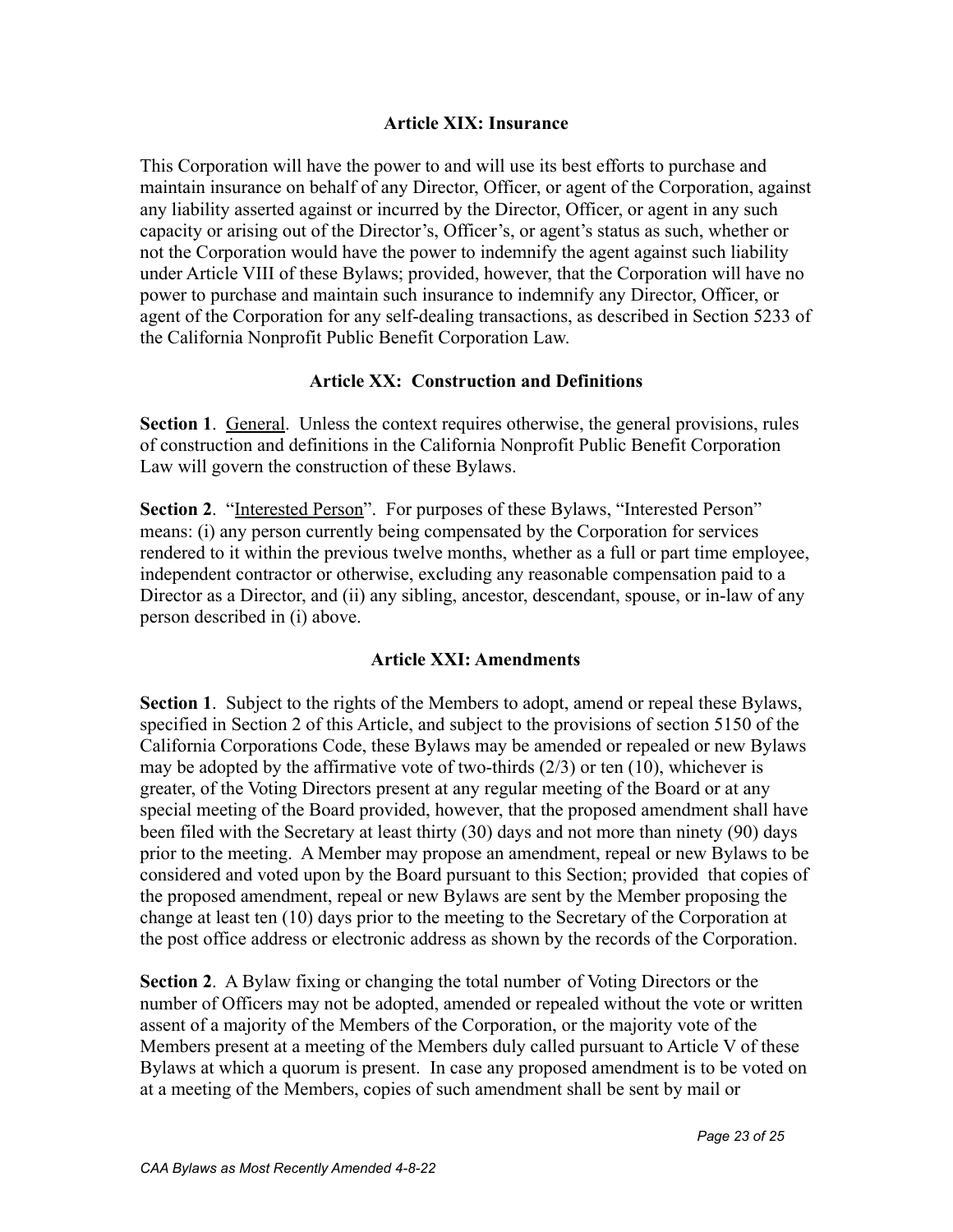electronic communication to each Member at the address, email address or other electronic address of such Member appearing on the books of the Corporation, or by publication in the official publication of the Corporation as identified in Article XIV with the notice of such meeting required by Section 3 of Article V hereof or by digital media produced by the Corporation.

#### **Article XXII: Board Year**

For purposes of these Bylaws the Board year of the Corporation is defined as beginning on July 1 and ending June 30, consistent with the academic calendar. The fiscal year shall be as determined by the Board.

### **Article XXIII: Emergency Bylaw Provisions**

**Section 1.** Emergency. The Emergency Bylaw provisions of this Article are adopted in accordance with Section 5151(g) of the California Corporations Code. Notwithstanding anything to the contrary herein, this Article 23 applies solely during an Emergency, which is the limited period of time during which a quorum cannot be readily convened for action as a result of the following events or circumstances until the event or circumstance has subsided or ended and a quorum can be readily convened in accordance with the notice and quorum requirements in Article 5 and Article 6 herein:

- a. A natural catastrophe, including, but not limited to, a hurricane, tornado, storm, high water, wind-driven water, tidal wave, tsunami, earthquake, volcanic eruption, landslide, mudslide, snowstorm, or drought, or, regardless of cause, any fire, flood, or explosion;
- b. An attack on this state or nation by an enemy of the United States of America, or upon receipt by this state of a warning from the federal government indicating that an enemy attack is probable or imminent;
- c. An act of terrorism or other man-made disaster that results in extraordinary levels of casualties or damage or disruption severely affecting the infrastructure, environment, economy, government function, or population, including, but not limited to, mass evacuations; or
- d. A state of emergency proclaimed by the governor of the state in which one or more Directors are resident, or by the President of the United States.

**Section 2.** Emergency Actions. During an Emergency, the Board may:

- a. Modify lines of succession to accommodate the incapacity of any Director, Officer, employee, or agent resulting from the emergency;
- b. Relocate the principal office or authorize the officers to do so;